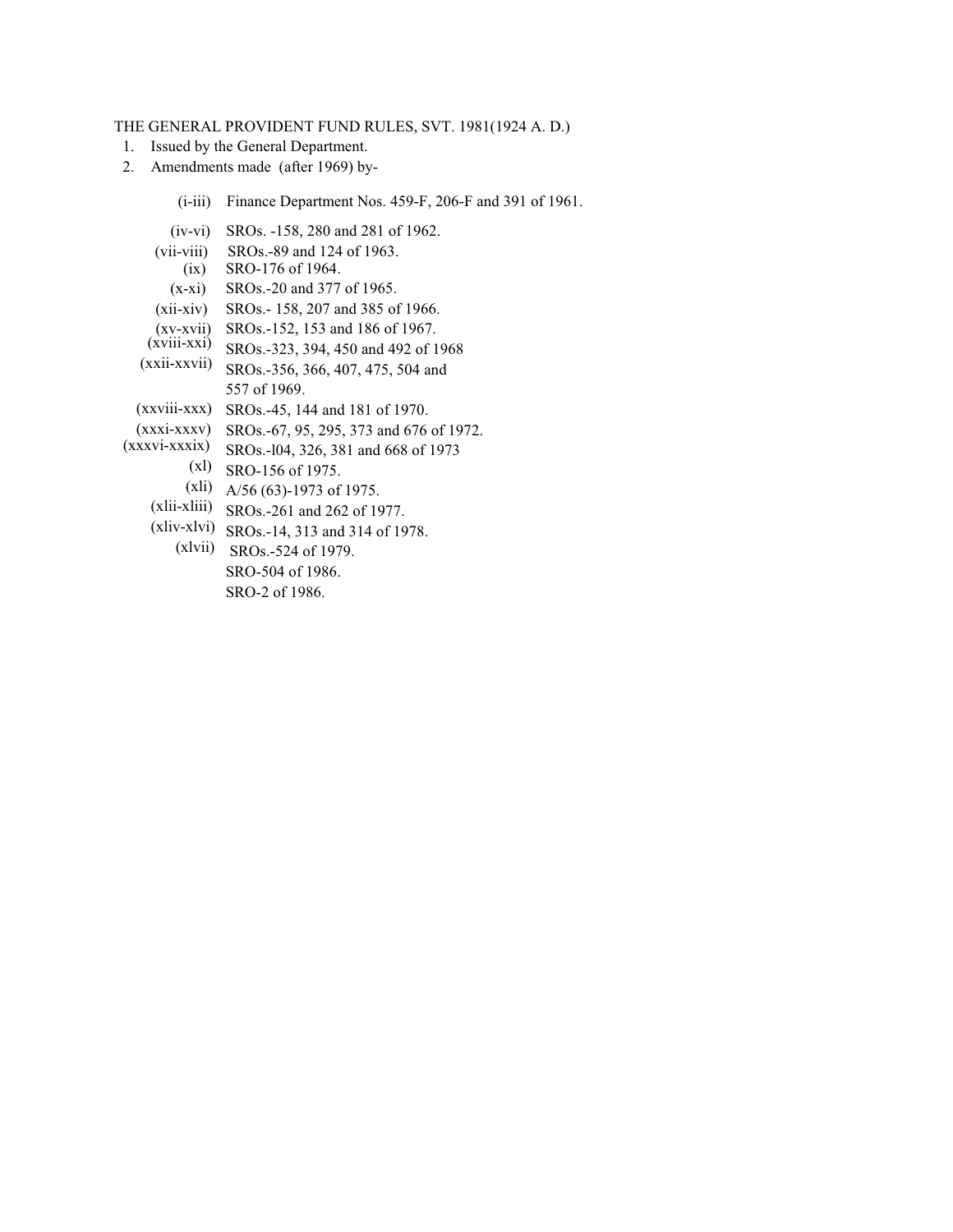## THE GENERAL PROVIDENT FUND RULES

# <sup>1</sup>[1. **Extent of application.** -(1) Admission to the

General Provident Fund is compulsory for Government servants of the following categories, namely :

- (a) whole-time civil officers, superior or inferior, holding permanent and pensionable posts or on probation drawing pay from the Consolidated Fund of the State;
- (b) whole-time  $\frac{1}{2}$  temporary superior servants  $\frac{2}{2}$ [xxxxxx] with one year's continuous service in the State, including civilian employees of the Jammu and Kashmir Militia and those in Commercial concerns and Institutions under the Government administration if such an employee is not otherwise a member of the C. P. Fund.]

 (2) Admission to the General Provident Fund shall be optional for whole-time Government servants

- (a) in inferior service holding temporary non-pensionable posts;
- (b) employees of Sericulture Department, Drug Research Laboratories and other Commercial concerns and Institutions of the Government who are members of the C. P. Fund;

 $3$ [(c) officers on contract and re-employed pensioners.]

- <sup>4</sup>[(d) whole-time workcharged employees and employees paid from contingencies, with semipermanent and permanent status. Balances in their C. P. Fund Account, if any, will be transferable to their G. P. Fund Account. Government contribution with interest thereon shall be creditable to Government Revenues.]
- (3) Admission to the General Provident Fund shall not be open to
- (a) officers on deputation from other Governments;

(b) work-charged establishment and establishment paid from contigencies.

<sup>5</sup>[**Notes** 1 to 8 [Deleted.]

2. These rules shall take effect from 1st Baisakh, 1981, or from such subsequent date as the scheme may be sanctioned and introduced.

<sup>1.</sup>Recast by SRO-280 dated: 11-10-1962.

<sup>2.</sup> Omitted by SRO-676 dated: 27-9-1972.

<sup>3.</sup> Inserted **ibid.**

<sup>4.</sup> Inserted vide SRO-104 dated: 9-3-1973 effect from 1-1-1972}.

<sup>5.</sup> Deleted by SRO-280 dated: 11-10-1962.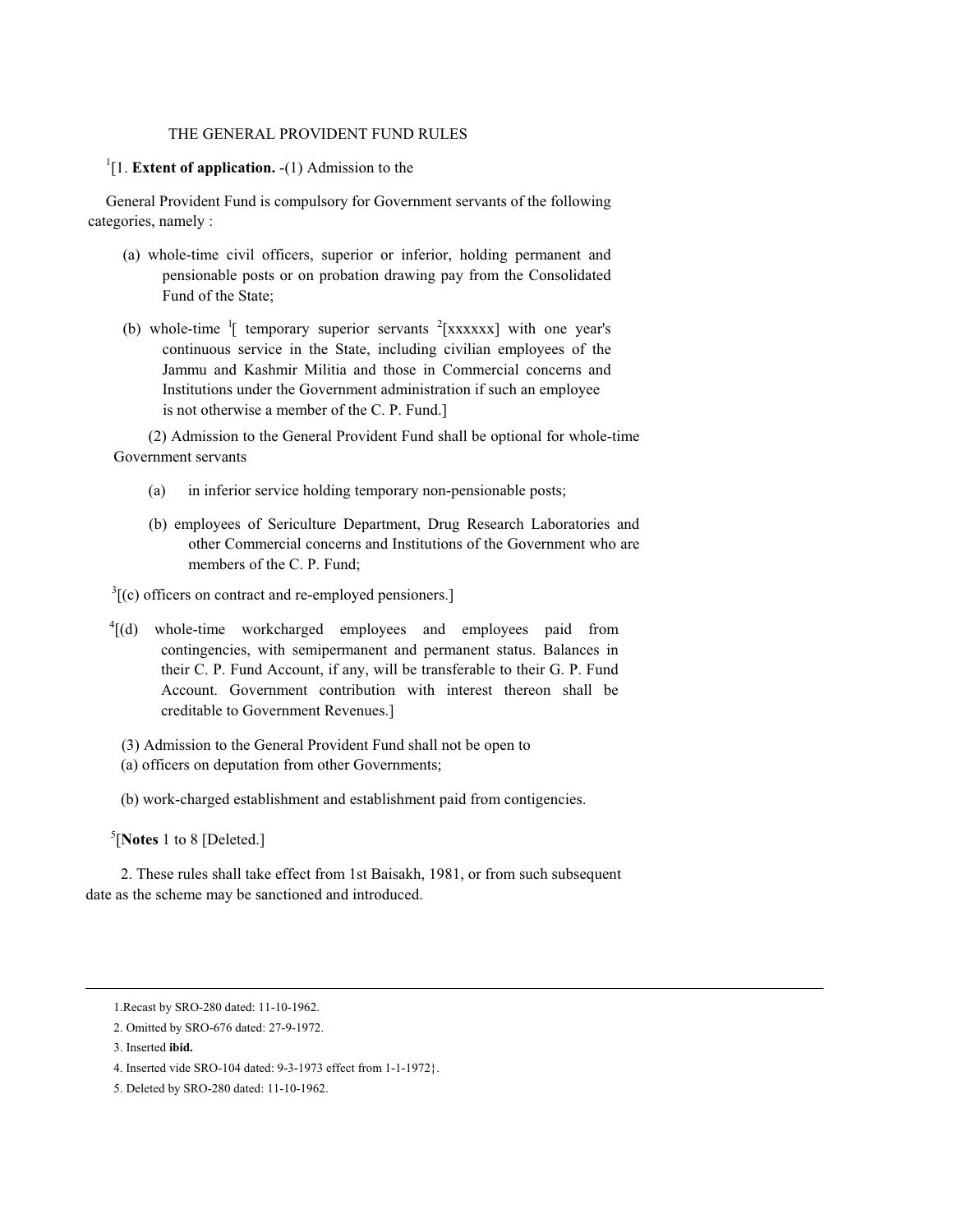An optional subscriber to the fund may discontinue, subscribing to the fund at any time, but his right of' renewing subscription shall lapse if he discontinues subscribing, except when on leave, more than three times.

3. If an officer entitled so subscribe to the fund is temporarily lent to another employer, e.g., another Native State, Local Fund, or Jagir, (Article 185 of the Jammu and Kashmir Civil Service Regulations) he shall be subject to these' rules, except where otherwise stated, in the same manner as if he were not so lent.

4. **Rates of subscription. -**(1) The monthly subscription at the rate of 6\ per cent of the salary or presumptive pay of each officer will be compulsory but a subscriber may at his option subscribe at higher rate.  ${}^{1}$ [The amount of subscription so fixed maybe:

- (a) reduced once at any time during the course of
	- financial year;
- (b) or enhanced twice during the course of the financial year; or
- (c) reduced and enhanced as aforesaid.]

**2 [Note. - [x x x x]** 

(ii) **Foreign service. -**If an officer is lent temporarily to another employer the subscription will be calculated on his assumed pay i.e., the pay which be would have drawn in the State from time to time had he not been so deputed.

(iii) **Temporary duty and deputation. -**In the case of an officer on a perment establishment who is detached on temporary duty under Article 184 of the Jammu and Kashmir Civil Service Regulations, subscriptions should be calculated on the salary or presumptive pay actually drawn by him in his temporary appointment.

(iv) Similarly in the case of an officer on deputation, subscription should be calculated on salary or presumptive pay plus his deputation allowance.

1.Recast vide SRO-262 dated: 31-5-1977. 2.Deleted by SRO-20 dated: 18-1-1965.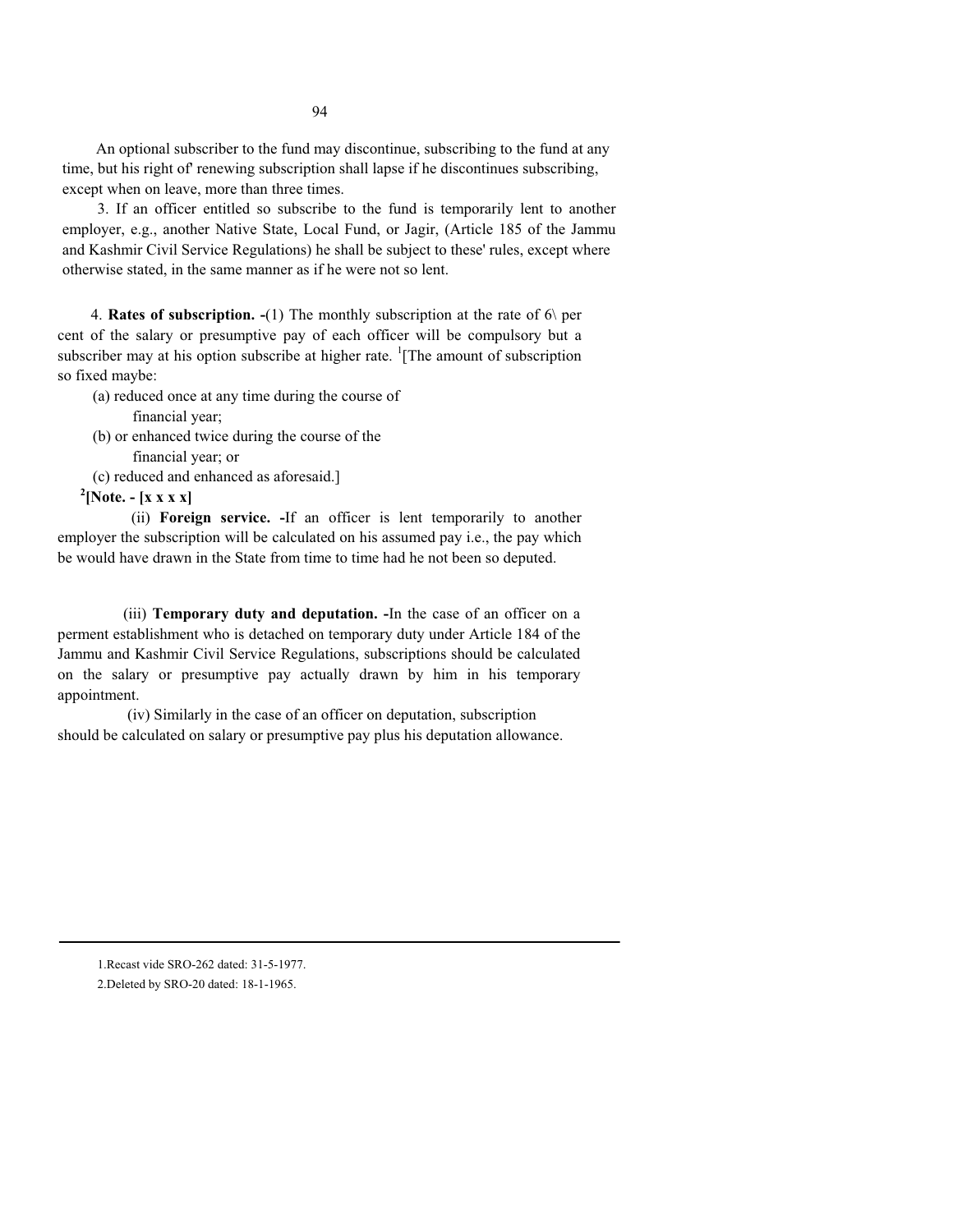<sup>1</sup>[Note. -For subscriptions during Military Service in Emergency (Chinese Aggression, 1962) see Schedule XIII of the Jammu and Kashmir Civil Service Regulations.]

5. **Subscription during suspension and leave. -** <sup>2</sup> [(a) A subscriber shall subscribe monthly to the Fund except during the period when he is under suspension:

Provided that a subscriber may at his option not subscribe during any period of leave which either does not carry any leave salary or carries leave salary equal to or less than half pay or presumptive pay or half average salary.

(b) The subscriber shall intimate his election not to subscribe during the leave referred to in proviso to sub-rule (a) in the following manner:

(1) if he is an officer who draws his own pay bills , by making no deduction on account of subscription in his first pay bill drawn after proceeding on leave;

 (2) if he is not an officer who draws his own pay bills by written communication to the head of is office before he proceeds on leave. Failure to make due and timely intimation shall be deemed to constitute an election to subscribe.

 (c) In the case of an officer who exercises the option of subscribing to the Fund during leave with half or less than half pay/ presumptive pay or half average salary or leave without allowances or on reinstatement after a period passed under suspension, the subscription at the minimum rate of 6% should be calculated on half the pay /presumptive pay or salary, as the case may be, last drawn by the officer before he proceeds on such leave or was placed under suspension.]

 $3$ [(d) Omitted.

(e) Omitted.]

(f) Subscriptions during training will be optional.

(g) So long as a loan scholar is Education Loan Rules, he needs not necessarily subscribe to the fund.

**6. Realization of subscriptions. -**Subscriptions will be recovered by deduction from pay bills, but they may be made by remittance in cash, to the nearest Saddar Treasuries of Jammu and Srinagar, when an

<sup>1.</sup> Inserted by SRO-124 dated: 22-3-1963.

<sup>2.</sup> Sub-rules (a), (b) and (c) substituted by SRO 356 dated: 8-7-1969.

<sup>3.</sup> Sub-rules (d) and (e) omitted vide **ibid.**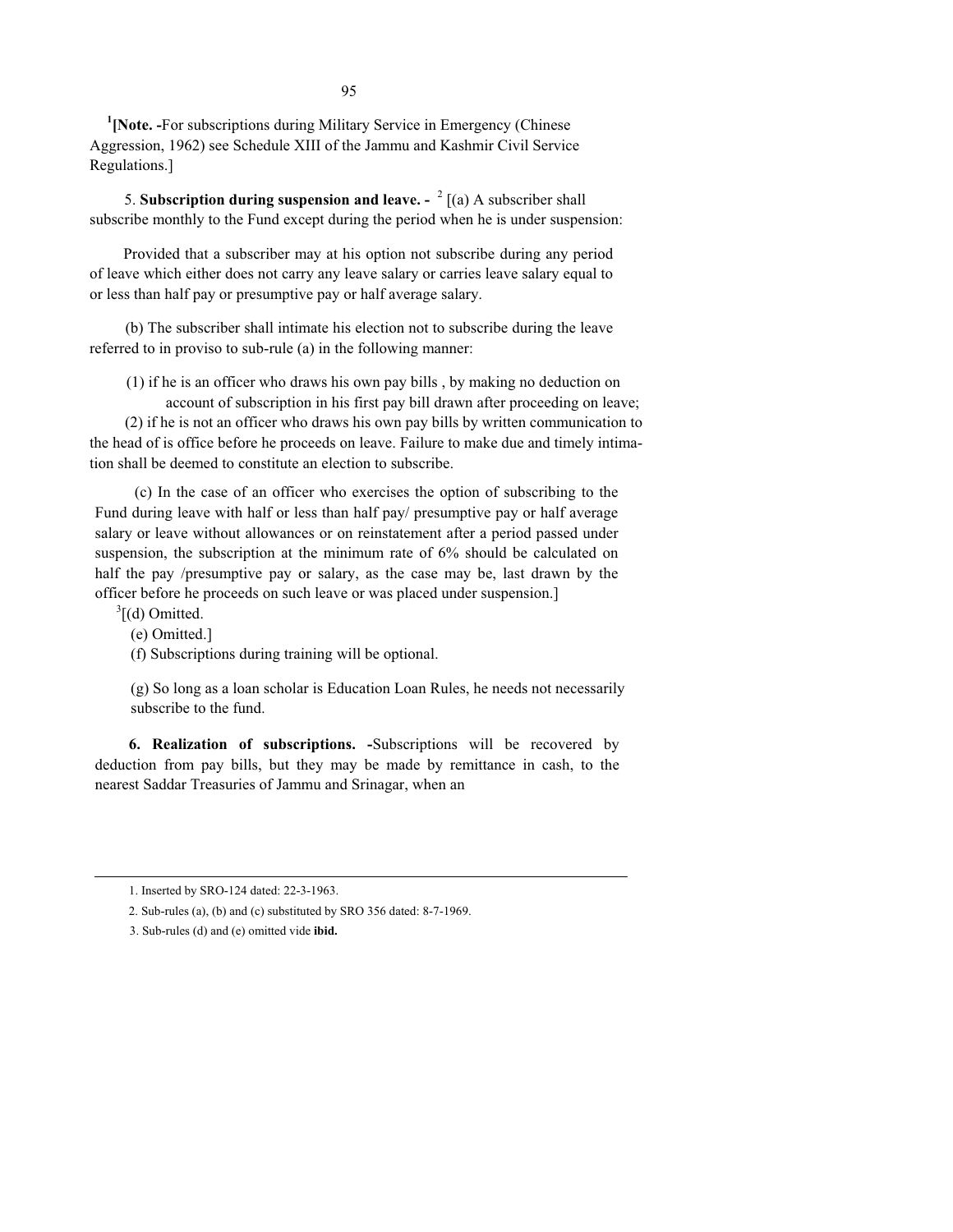officer is temporarily lent to another employer or is on leave without allowances and desires to subscribe during such leave.

**1 [Government Instructions. -**Subscriptions to the G.P. Fund of the Government servants who may be on deputation to the bodies corporate, owned or controlled by the Government shall be recovered by them from the concerned deputationist and remitted to the nearest treasury. In case the amount so recovered is remitted on or before 15 days of a month the same shall be treated to have been credited on the first day of the month and failing that it will be treated to have been credited in the following month.]

 $2 \times 16$ -A. If a Government servant fails to subscribe to the fund from the date on which he is required to subscribe under rule I, the total amount due to the Fund on account of arears of subscription shall for purposes of recovery be treated alike with those of advances from G. P. Fund and recovery made at  $6\frac{1}{4}$  per cent of salary or presumptive pay in addition to usual monthly subscription.

**Note:** - Recovery of arrears prior to October, 1961 shall not be made.]

 $3[6-B. A$  subscriber shall have option either to subscribe or stop to subscribe to G.P. Fund Account during the last one year of his service preceding the date of retirement. In the case of person who retire voluntarily or who are retired prematurely the option will be available from the date of notice given by the employee or by the employees as the case may be subscriber who exercises the option will not be sanctioned any advance ordinary or special from the G. P. Fund from the date of his option to the date of retirement. Non-refundable withdrawal may however be granted, if otherwise admissible under rules.

The option once exercised shall be final. The option shall be communicated through the Head of

<sup>1.</sup> Inserted by SRO-67 dated: 4-2-1972.

<sup>2.</sup> Inserted by SRO-158 dated: 2-8-1962.

<sup>3.</sup> Inserted and recast by SRO-313 dated 8-6-1978.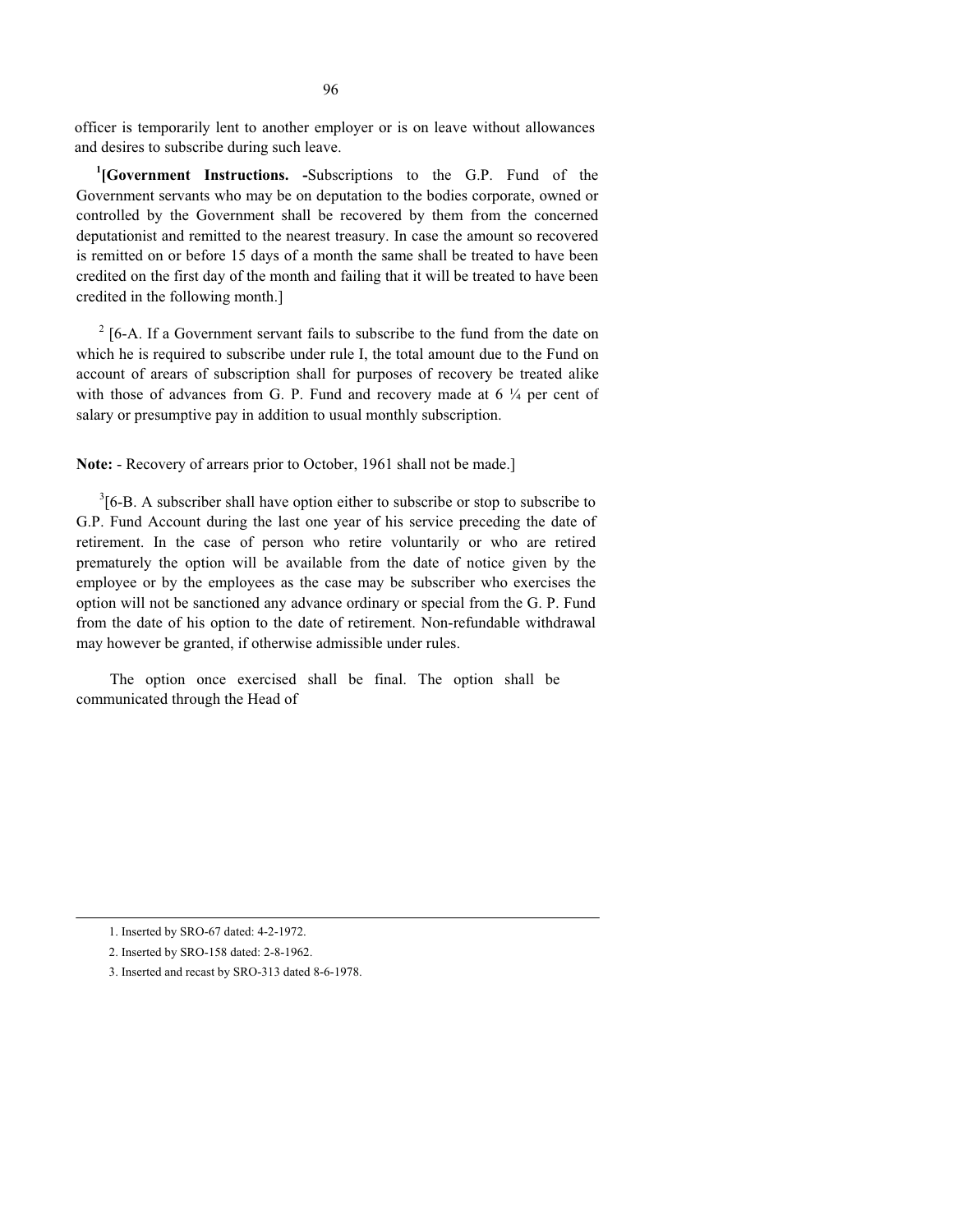office to the Accounts Officer who maintains the Account of G. P. Fund.]

<sup>1</sup>[6-BB. A Government servant who may not have exercised option under rule 6-B above shall stop to subscribe to the G. P. Fund three months before his retirement. The discontinuance of subscription will be compulsory.]

7. Compound interest at 5  $\frac{1}{2}$  per cent per annum will be allowed in the case of such subscribers to the Fund as joined it before 1st Baisakh, 1983; and 3 ½ per cent per annum to those who joined the Fund thereafter. The Government, however, reserves the right of reducing the rate of interest at any time, for officers who became subscribers to the Fund on or after 1st Baisakh, 1983. The reduction from 4 per cent to 3 ½ per cent will come into force from Baisakh, 2000.

- $^{2}$ [Note 1: -**[Note 1: -** Before the amount at an officer's credit In the Fund is finally paid under rules, his account shall be credited interest up to the end of month preceding that in which payment is made.]
- <sup>3</sup> [Note 1-A: -In respect of persons who had in the past been deemed have retired from a restrospective date on their absorption in an autonomous body etc. the interest on their G. P. Fund accumulation calculated up to the date of issue of order of retirement and not up to the date from which the order has been effective respectively.]

**4 [Note 2: -**[ xxx]

**Note 3: -** When a subscriber is dismissed from the service of Government but has appealed against the removal, the balance at his credit shall not be paid over to him

<sup>1.</sup> Inserted by SRO-2 dated: 1-1-1986.

<sup>2.</sup> Substituted by SRO-313 dated: 8-6-1978.

<sup>3.</sup> Inserted by SRO-313 dated: 8-6-1978.

<sup>4.</sup> Deleted by SRO-313 dated: 8-5-1978.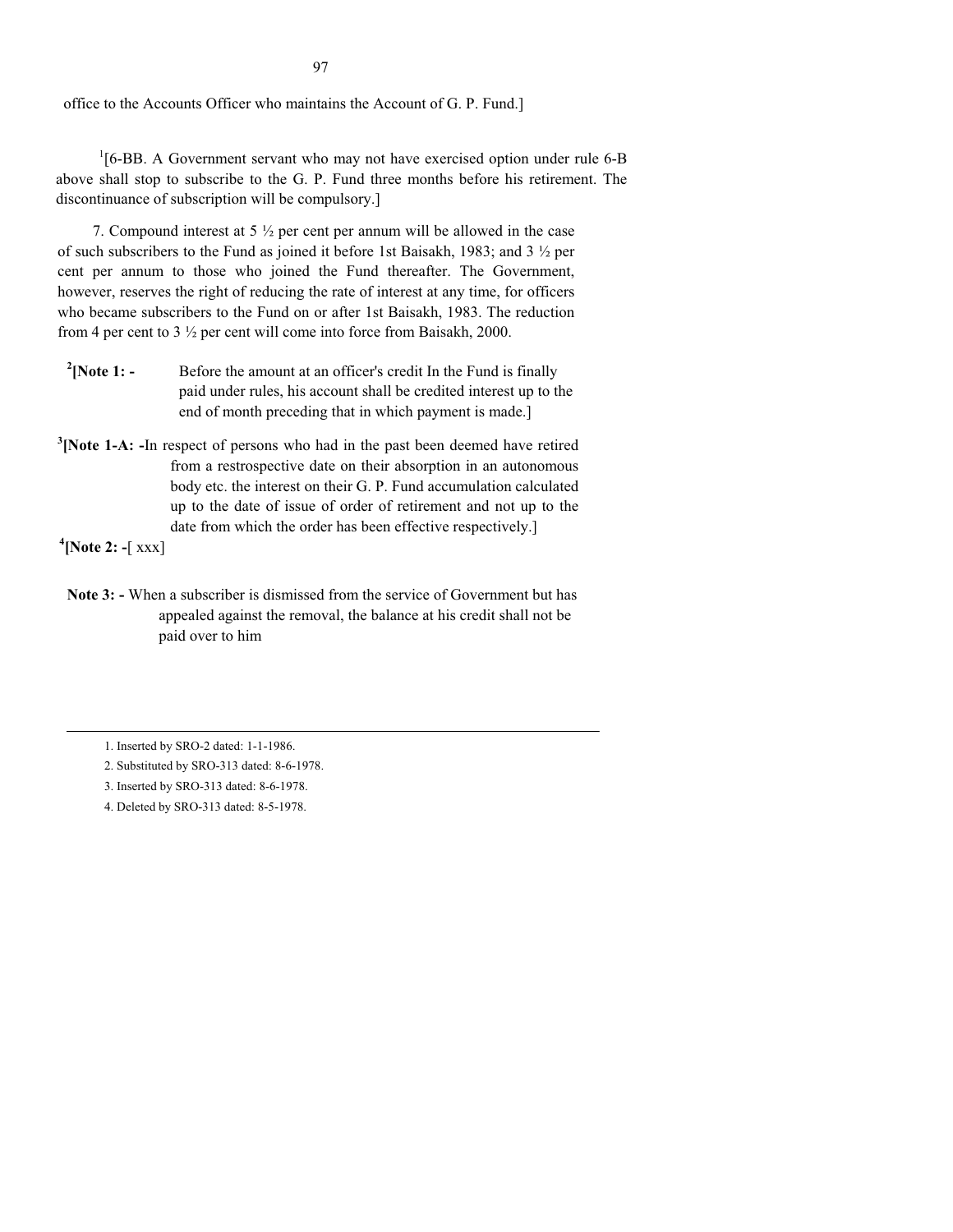until final orders confirming the decision are passed on his appeal. Interest shall, however, be paid on the balance up to the end of the month preceding that in which such orders are passed.

**Note 4: -** In calculating interest, the deposits received by deductions from salary (including arrears not due to promotion with retrospective effect) shall be treated as if paid into the fund on the first day of the Hindi month following the day on which the salaries, from which the deductions are made, fell due.

8. (1) <sup>1</sup>[Subject to the provisions of this rule, the sum which accumulates to the credit of a subscriber will, when he quits the service, become his absolute property and will be handed over to him unconditionally on a written application from him. In the event of a subscriber's death before retirement of after retirement, but before the final withdrawal of the amount, the refund shall be made on a written application from the person(s) entitled to receive the amount as per sub-rule (2) below:]

2[Provided that a subscriber who has been dismissed or discharged from the service  $3$ [or retired prematuraly after attaining 48 years of age or 22 years of qualifying service) and is subsequently reinstated in the service shall if required to do so by the Government, repay any amount paid to him from the fund in pursuance of this rule, with interest thereon at the rate provided in rule 7. The amount may be repaid either in one lump or in instalments or by recovery from pay or otherwise as may be directed by the authority competent to sanction advance for grant of which special reasons are required to be given. The amount so repaid shall be credited to his account in the fund.

3. Added by SRO-524 dated: 21-9-1979.

<sup>1.</sup> Recast by SRO-385 dated: 15-9-1966.

<sup>2.</sup> Inserted by SRO-323 dated: 17-8-1968.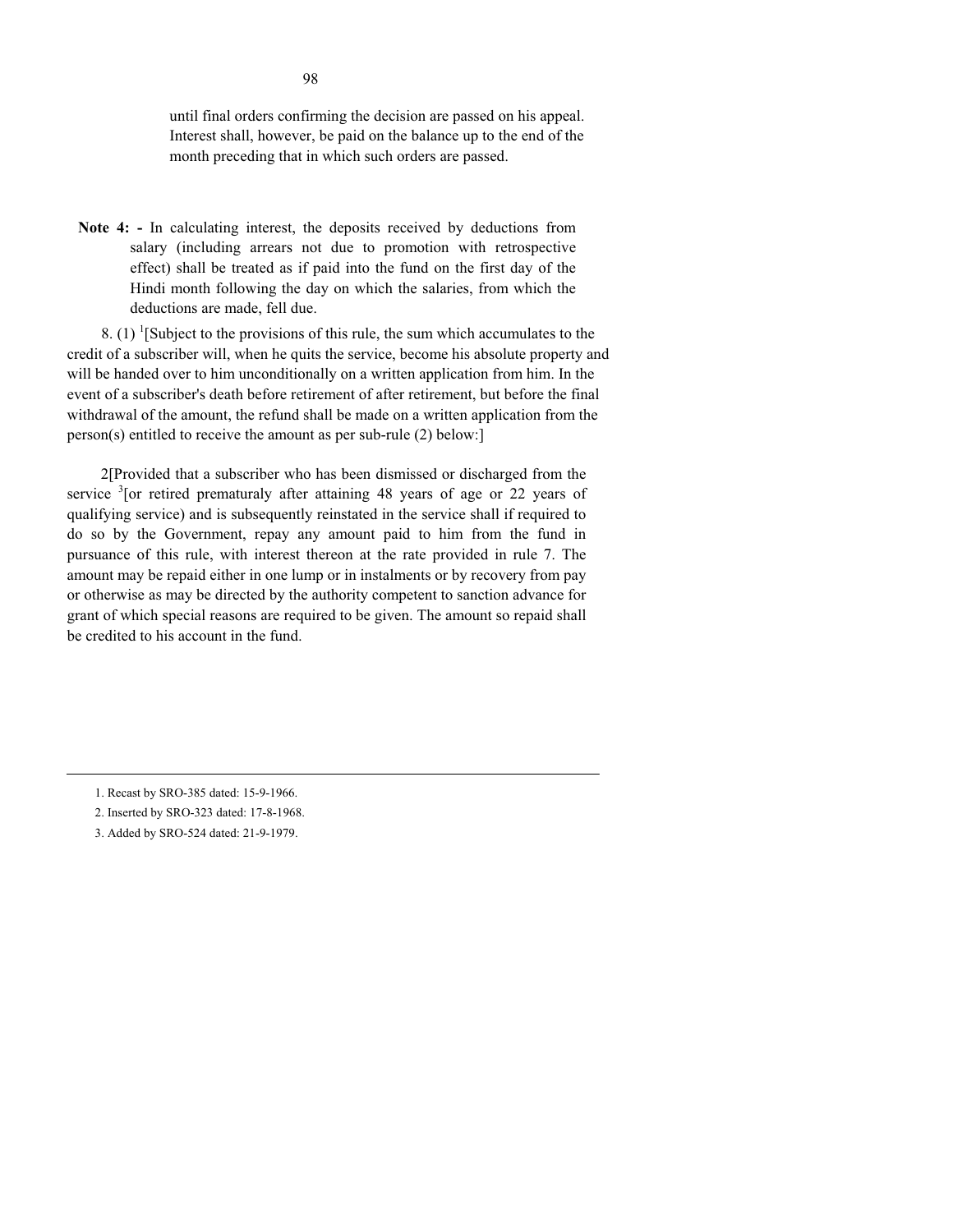In the following cases a subscriber may, however, be permitted to withdraw the deposits at his credit before the actual date of his retirement on the conditions laid down against each:

- (a) a subscriber proceeding on leave preparatory to retirement, at any time between the date of his proceeding on leave and the date of retirement, subject to the condition that he may be required, should he return; to duty at the end of his leave, to repay to the fund the whole amount withdrawn by him with interest thereon at the prescribed rate;
- <sup>1</sup> [Explanation. -A subscriber who is granted refused leave shall be deemed to have quit the service from the date of compulsory retirement or on the expiry of an extension of service.]
	- (b) a subscriber who obtains a medical certificate of incapacity for further service; at any time between the date of his obtaining such certificate and the date of retirement.

(2) In the event of an officer's death before retirement or after retirement, but before the money has been handed over: -

- (a) it will be paid to one or more members of his family in accordance with any request that he may have submitted, in the prescribed form, which request must state the person to whom sums intended for the benefit of minors are to be paid, or it will be handed, over to such trustees as the prescribe or may appoint by will to administer for the benefit of his widow or widows and children the Funds standing at his credit at the time of his death;
- (b) failing such a request it will be divided into equal shares between his widow or widows and children, to the exclusion of adult sons

<sup>1.</sup> Explanation inserted by SRO-89 dated 2-3-1963.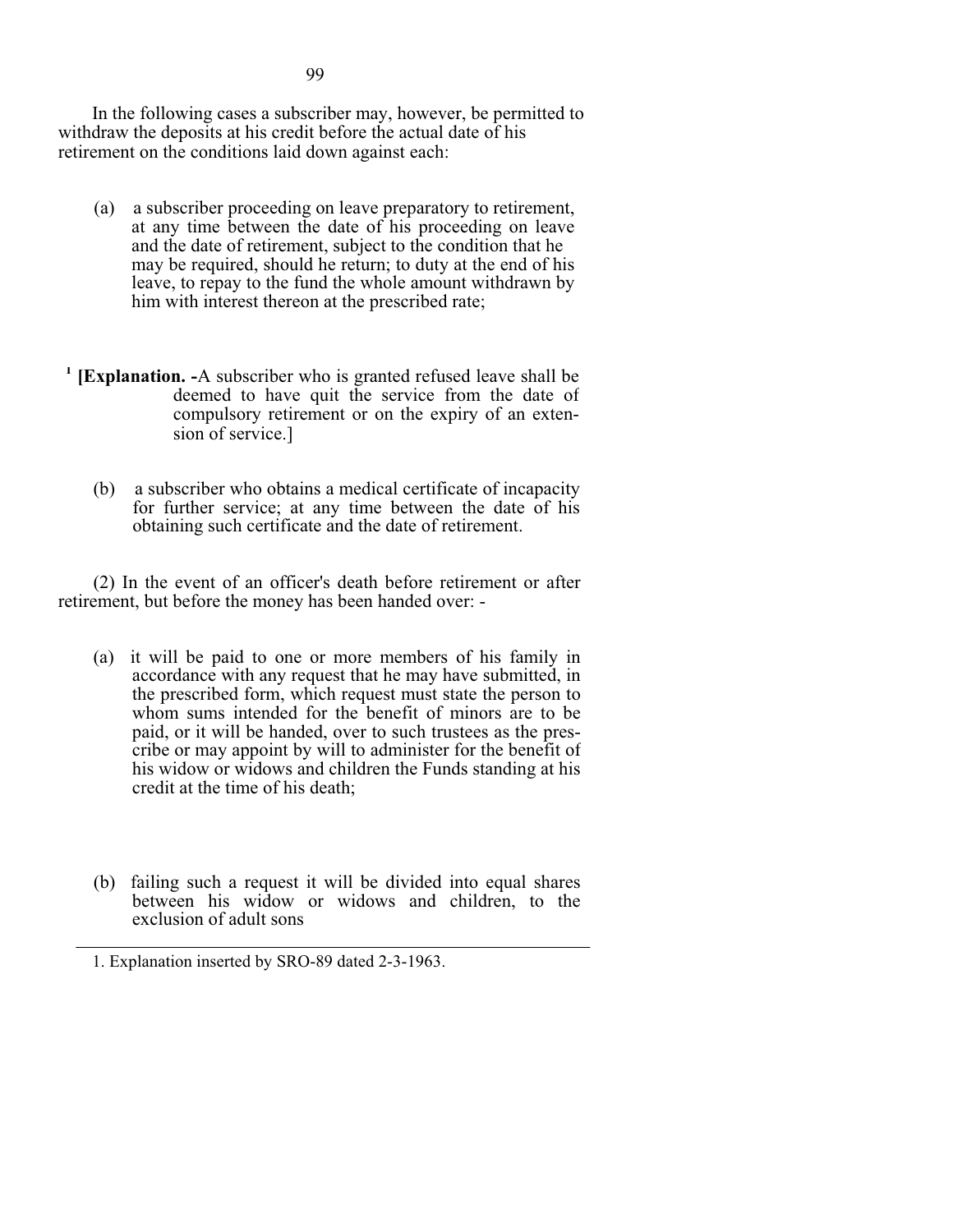and of married daughters whose husbands are alive any sum due to minor being paid to the minor's legal guardian, to be used for the minors benefit or, failing a legal guardian, to any person, who in the opinion of the officer whose duty it is to make payment is entitled to receive it on the minor's behalf ;

- (c) failing a widow and children entitled to participate under (b) above, it will be distributed among other persons in accordance with any request submitted by the subscriber in the prescribed form; and
- (d) if no such request has been submitted, it will be paid to the legal representative of the estate, as determined by a civil court, having competence to pass orders in this respect; provided that, if the sum remaining at the credit of the depositor does not exceed Rs. 500/-, it may be paid to such person or persons as the officer making the payment considers to be entitled thereto; provided also that an Indemnity Bond is furnished.
- **Note 1**. -For the purpose of these rules the term'family'means the wife or wives and children of a subscriber and the widow or widows and the children of a deceased son of the subscriber. .
- **Explanation**. -Widowed mother may, however, be permitted to be notified as a G. P. Fund beneficiary.
- **Note 2**.-A husband may be permitted to make a special application for the exclusion of his wife from the benefits of the fund if she has been judicially separated from him. In the absence of such an application, the widow should be treated like an ordinary widow and the sums at the credit of her husband should be divided in accordance with the provisions of rule 8, 2(b).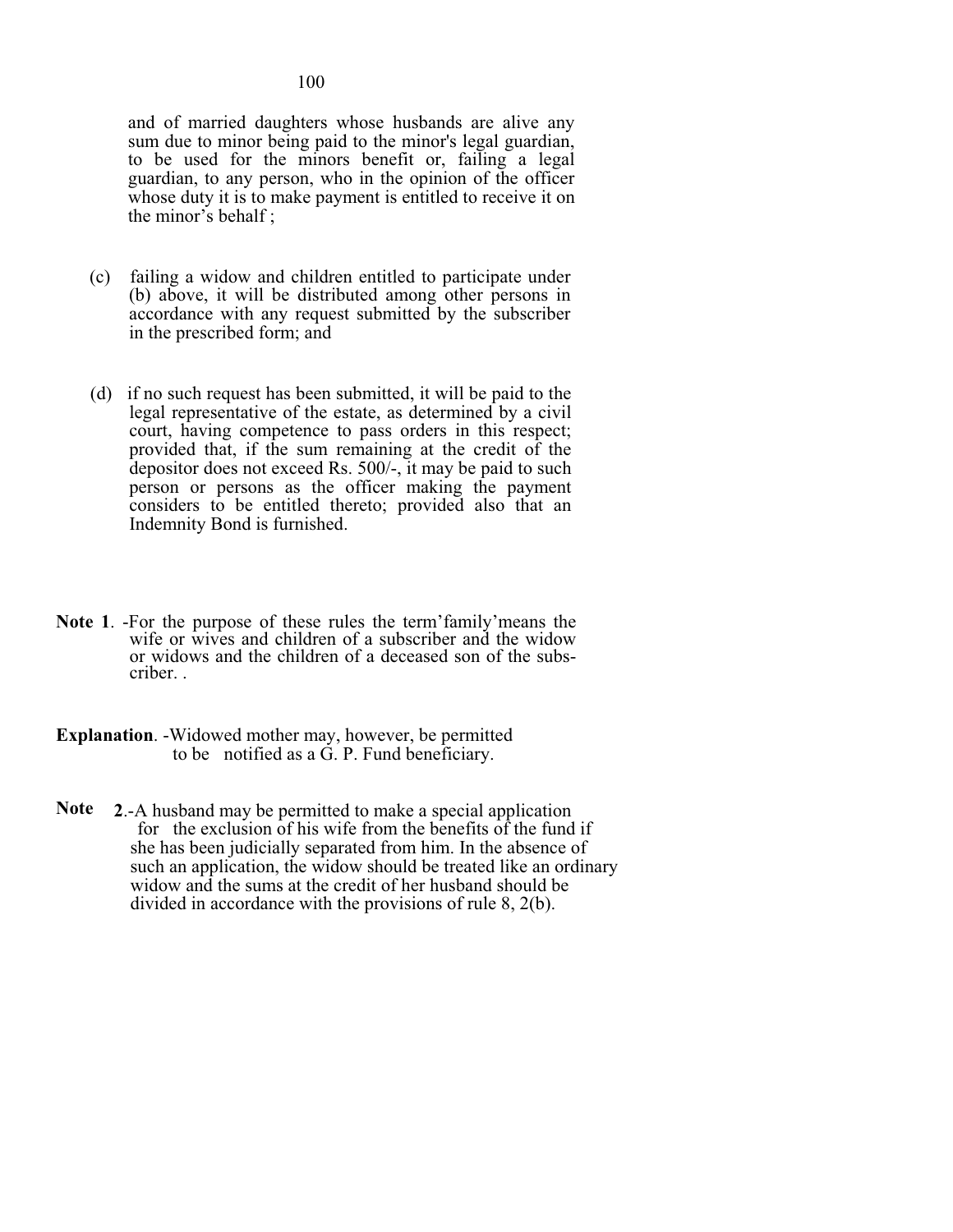- **Note 3**. In all cases where a request is submitted under clause (c) above, the subscriber should be called upon to state whether he has a wife or children, and if it happens that he has wife (not) separated) or children, a request under clause (c) should not be entertained.
- **Note 4.** -In respect of female subscribers the provisions of this rule should be applicable **mutatis mutandis** throughout.
- <sup>1</sup>[Note 5. -When there is no guardian appointed by the Court, payments may be made to a Hindu widow on behalf of her minor children, without requiring her to execute any indemnity bond, unless the circumstances of any particular case justify such a precautionary measure.]
- <sup>2</sup> [Note **6.** -Where the natural guardian is Hindu widower, the payment of provident fund moneys on behalf of his minor children shall, be made to him irrespective of the amount involved without production of the guardianship certificate or any indemnity bond unless there is anything concrete to show that the interests of the father are adverse to those of the minor children.]

(3) Any declaration submitted by a subscriber is revocable at any time. On a subscriber's marriage or re-marriage any declaration already submitted by him shall forthwith become null and void and unless a revised declaration is received the deposits in the fund shall be dealt with under rule  $8(2)(b)$  or  $(2)(d)$  of the G. P. Fund Rules, as the case may be.

<sup>3</sup> [Note. - When an Accounts Officer receives a notice in writing from a subscriber for cancellation of the nomination under rule 8(3) above or under a corresponding rule of other Provident Funds of the State, the nomination should forthwith

<sup>1.</sup> Inserted by Notification 459-F of 1961 dated: 30-12-1961.

<sup>2.</sup> Note 6 inserted SRO-475 dated: 26-8-1969.

<sup>3.</sup> Inserted by SRO-206-F of 1961 dated 25-4-1961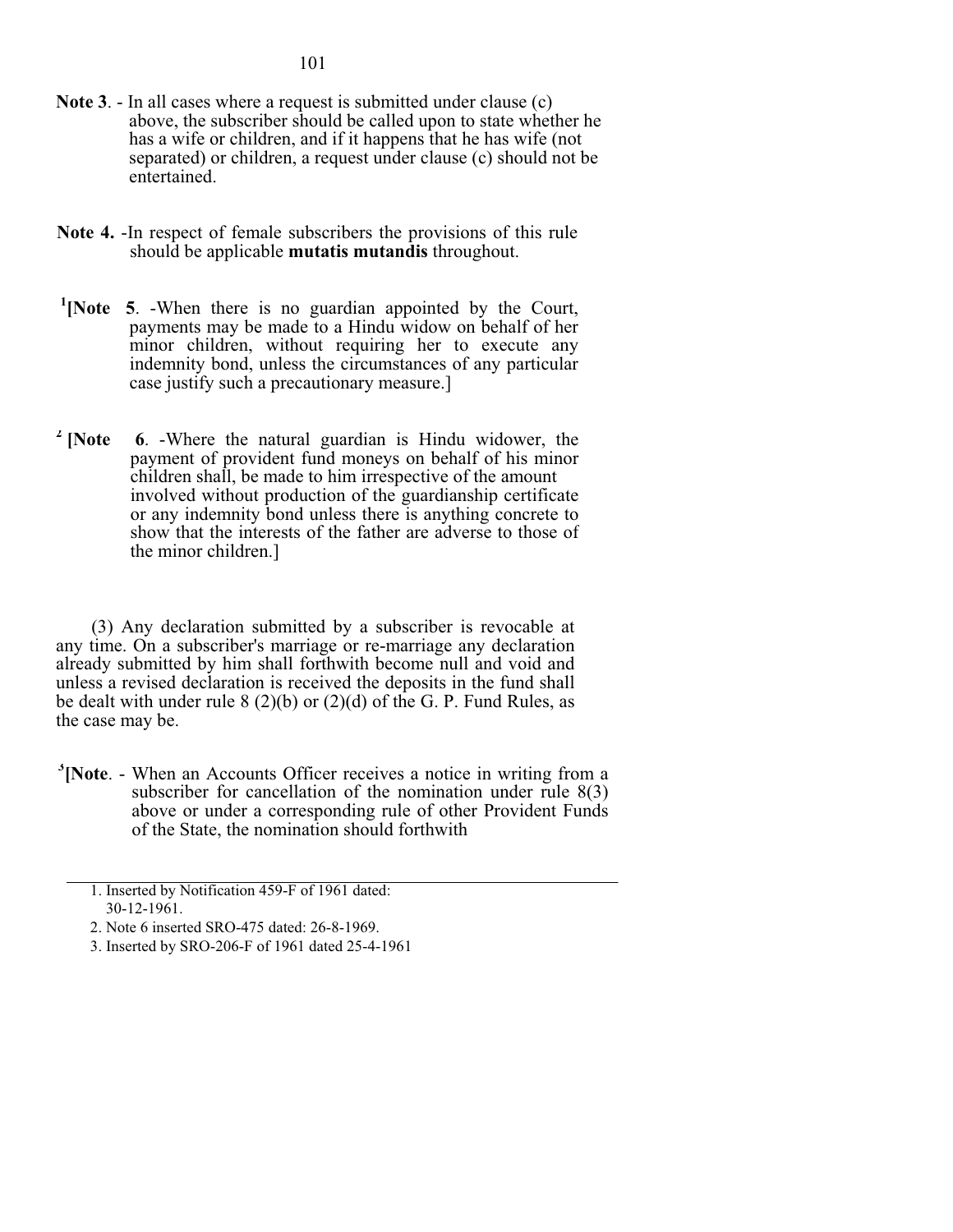be cancelled and returned to the subscriber. This should be done even if the subscriber fails to furnish, along with the notice of cancellation, or separately, in due course, a fresh nomination which is in accordance with the rules of the fund concerned. If no fresh nomination is received after such cancellation, and the Provident Fund Deposits become payable as a result of the death of the subscriber, the payment should be made in accordance with the rules of the fund as if no valid -nomination exists.]

(4) The Government will not be bound by or recognise any assignment or encumbrance executed or attempted to be created by an officer during his service, but will recognise to the extent shown in clause (2) (a) above any arrangement which a subscriber may make for the disposal by will of the funds standing at his credit.

(5) The sum at credit of the officer is not liable to forfeiture on dismissal or on conviction by a criminal court, except for an offence for which the penalty of forfeiture of whole of the offenders property is prescribed by law.

 $1(6)$  An application for final payment of balance in G.P. Fund Account of a subscriber shall be made in Form 10 prescribed in Schedule II.]

 8-A*.* If a Government servant who is a subscriber to the Contributory Provident Fund is permanently transferred to pensionable service under Government-

- (i) the amount of subscription with interest thereon standing to his credit in Contributory Provident Fund at the date of transfer shall be transferred to his credit in the fund;
- (ii) the amount of Government contribution with interest thereon standing to his credit in such Contributory Provident Fund shall be repaid to Government and credited to General Revenues; and

1. Recast by SRO- 2 dated: 1-1-1986.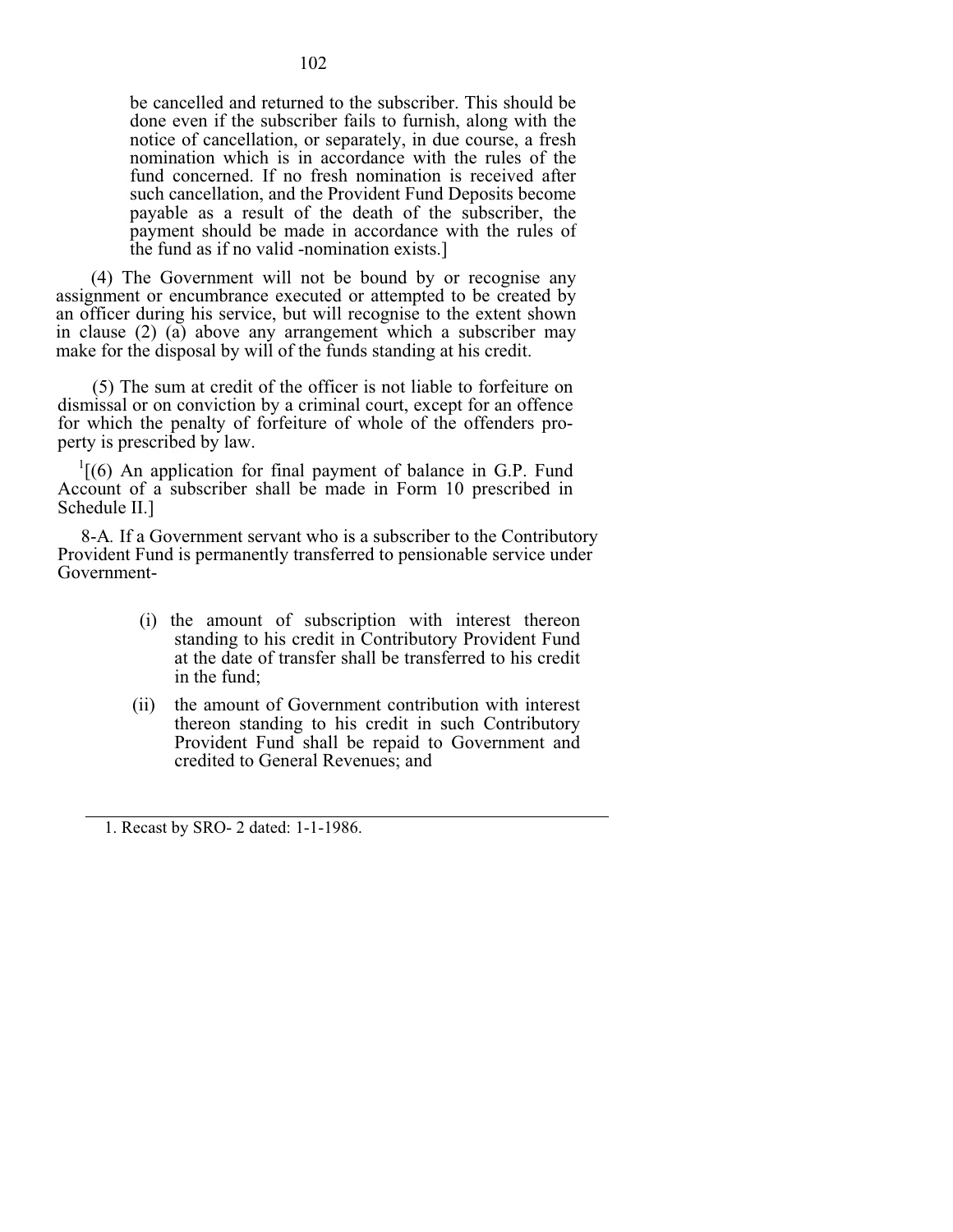(iii) he shall in exchange be entitled to count towards pension such part of period during which he contributed to such Contributory Provident Fund as the Government may determine.

 $<sup>1</sup>[Note. -Note under article 4(iv) appears here also.)$ </sup>

8-B. If a subscriber to the fund is subsequently admitted to the benefits of the Contributory Provident Fund, the amount of his subscription together with the interest thereon, shall be transferred to the credit of his account in the Contributory Provident Fund.

 $2^{2}$ [8-C. (1) Subject to the condition specified therein withdrawals may be sanctioned by the authorities competent to sanction an advance as per Note 6 to rule 9, at any time after the completion of 25 years of service (including broken periods of service, if any,) of a subscriber or within 5 years before the date of his retirement on superannuation, whichever is earlier, from the amount standing to his credit in the fund, for one or more of the following purposes, namely;

- (i) building or acquiring a suitable house for his residence including the cost of the site or re-constructing or making additions or alterations or repairs to a house owned or acquired by a subscriber repaying any outstanding amount on account of loan including the loans under Government Housing Schemes, expressly taken for this purpose; and
- (ii) for marriage of a son or a daughter of the subscriber or
- any other female relation dependent on him;)
- $3$ [(iii) only one final withdrawal can be allowed for the same purpose.
- 1. Inserted by SRO-124 dated: 22-3-1963.
- 2. Inserted by SRO-: l07 dated: 12-5-1966.
- 3. Sub-rule (iii) inserted by SRO-492 dated 16-12-1968.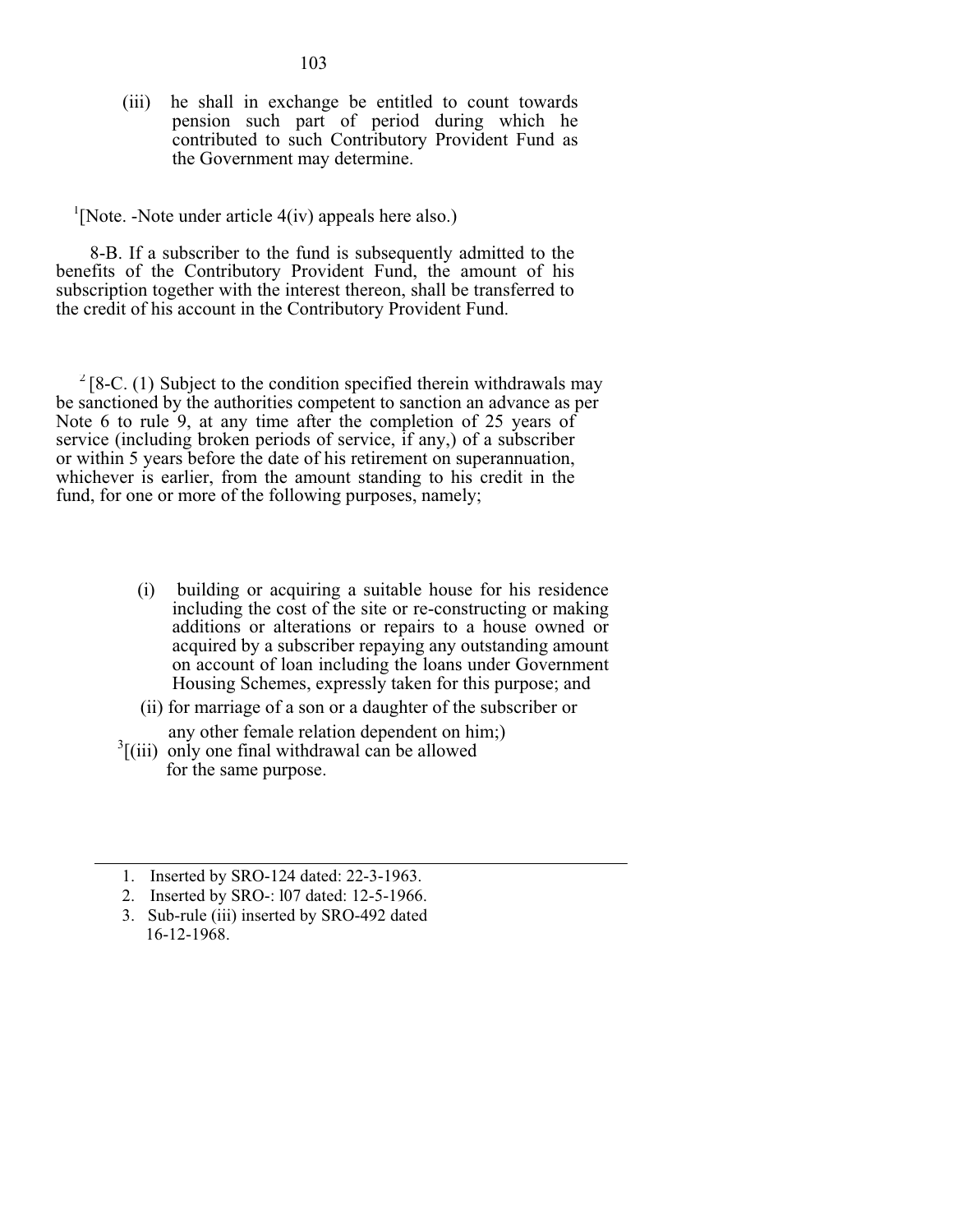In this context, the marriage of different daughters/sons or female relations dependent on the subscriber shall not be treated as the same purpose. In case where subscriber has to pay in installments for building or acquiring a suitable house including the cost of the site or reconstructing or making additions through a House Building Co-operative Society or similar, agency, he shall be permitted to make a withdrawal as and when he is called upon to make a payment in any installment. Every such payment shall be treated as a payment for separate purpose.

An advance and the final withdrawal for the same purpose should not be sanctioned together. In other words, a subscriber should be granted either an advance or a final withdrawal for the same purpose subject to the condition mentioned in rules 8-c ( 1) and  $8-c(2)$ :

Provided that the sum withdrawn at time for one or more purposes from the amount standing to his credit in the fund shall not ordinarily exceed one-half of such amount or six month I s pay whichever is less. The sanctioning authority may, however, sanction the withdrawal of an amount in excess of this limit up to 3/4 of the balance at his credit in the fund having due regard to (i) the status of the subscriber, and (ii) the amount to his credit in the fund.

 $I$ [(2) A subscriber who has been permitted to withdraw money from the fund for the purpose cited above shall satisfy the sanctioning authority within a reasonable period as may be specified by that authority that the money has been utilised for the purpose for which it was withdrawn, and if he fails to do so, the whole of the sum so withdrawn shall forthwith be repaid in one lump sum together with interest thereon, at the rate determined under rule 7 by the subscriber to the fund, and in default of such payment, it shall be ordered by the sanctioning authority to be recovered from his emoluments in such installments as may be determined by the sanctioning authority.]

<sup>1.</sup> Inserted by SRO-176 dated: 24-6-1964.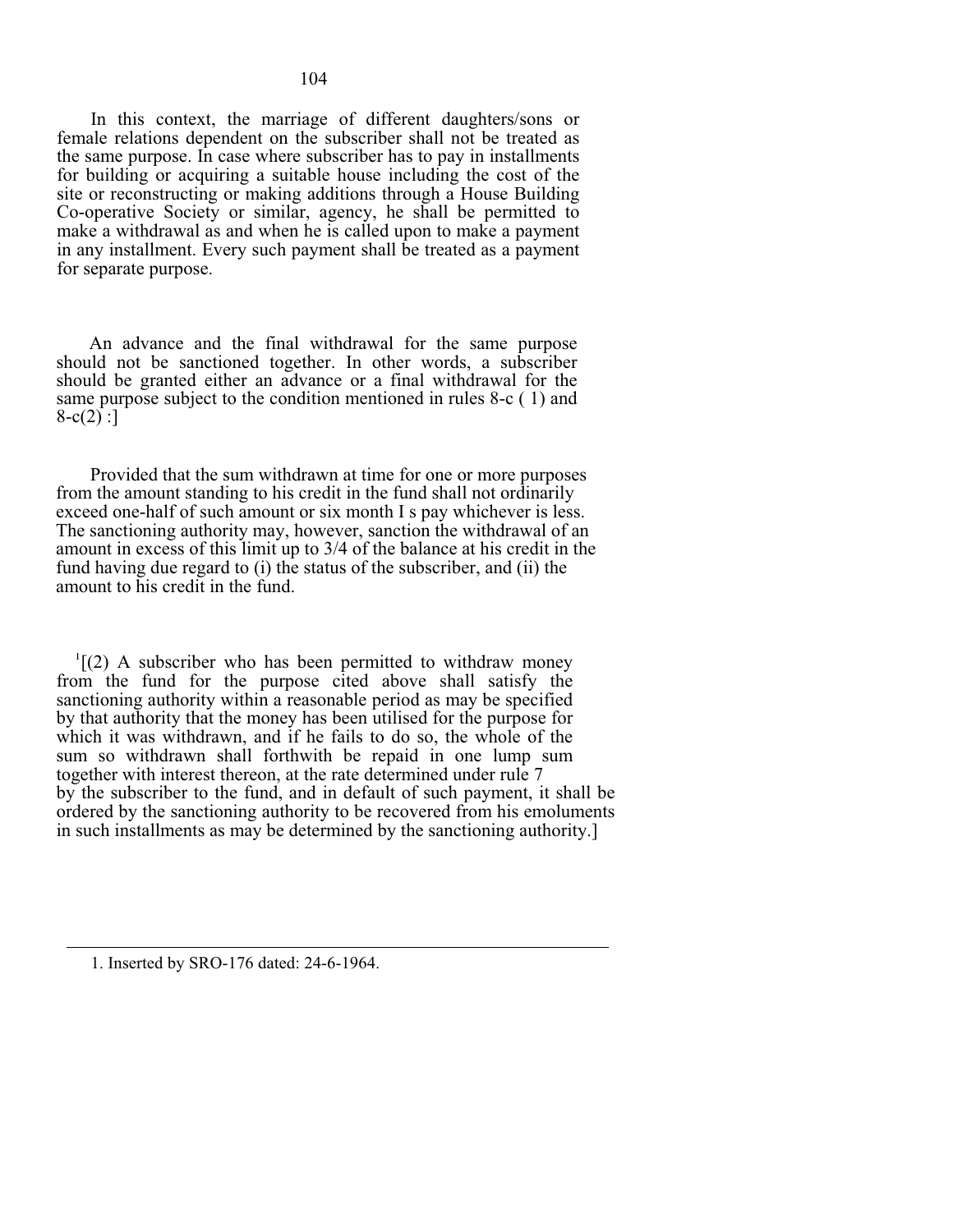1 [(2-A) A competent authority may sanction a non-refundable advance at any time within 6 months of the date of retirement of a Government servant for acquisition of farm and/or business premises.]

 $2$  [(3) xxxxxxx]

 $3$  [9. Advances from the Fund. - (1) The appropriare sanctioning authority (see note 6 below) may sanction the payment to any subscriber of an advance consisting of a sum of whole rupees not exceeding in amount three months salary/presumptive payor half the amount standing to his credit in the fund, whichever is less for one or more of the following purposes :

- (a) to pay expenses incurred in connection with the illness of a subscriber, a member of his family, or a person wholly dependent upon him;
- (b) to pay for the educational expenses in connection with special and technical training outside the State of himself, a member of his family or a person wholly dependent on him;
- (c) to pay expenses in connection with marriage, pilgrimage' outside the State, funerals or ceremonies, (such as Zunarbandi, tonsure etc. which by the religion of the subscriber, it is incumbent upon him to perform and in connection with which it is obligatory that expenditure should be incurred) of himself, a member of his family or a person dependent upon him;
- (d) to meet the cost of legal proceedings instituted by the subscriber for vindicating his position in regard to any allegations made against him in respect of any act done or purporting to have been done by him in the discharge of his official duty, the advance in

# 105

<sup>1.</sup> Inserted by SRO-373 dated: 30-5-1972.

<sup>2.</sup> Deleted by SRO-535 dated: 11-4-1974.

<sup>3.</sup> Inserted by SRO-20 dated: 18-1-1965.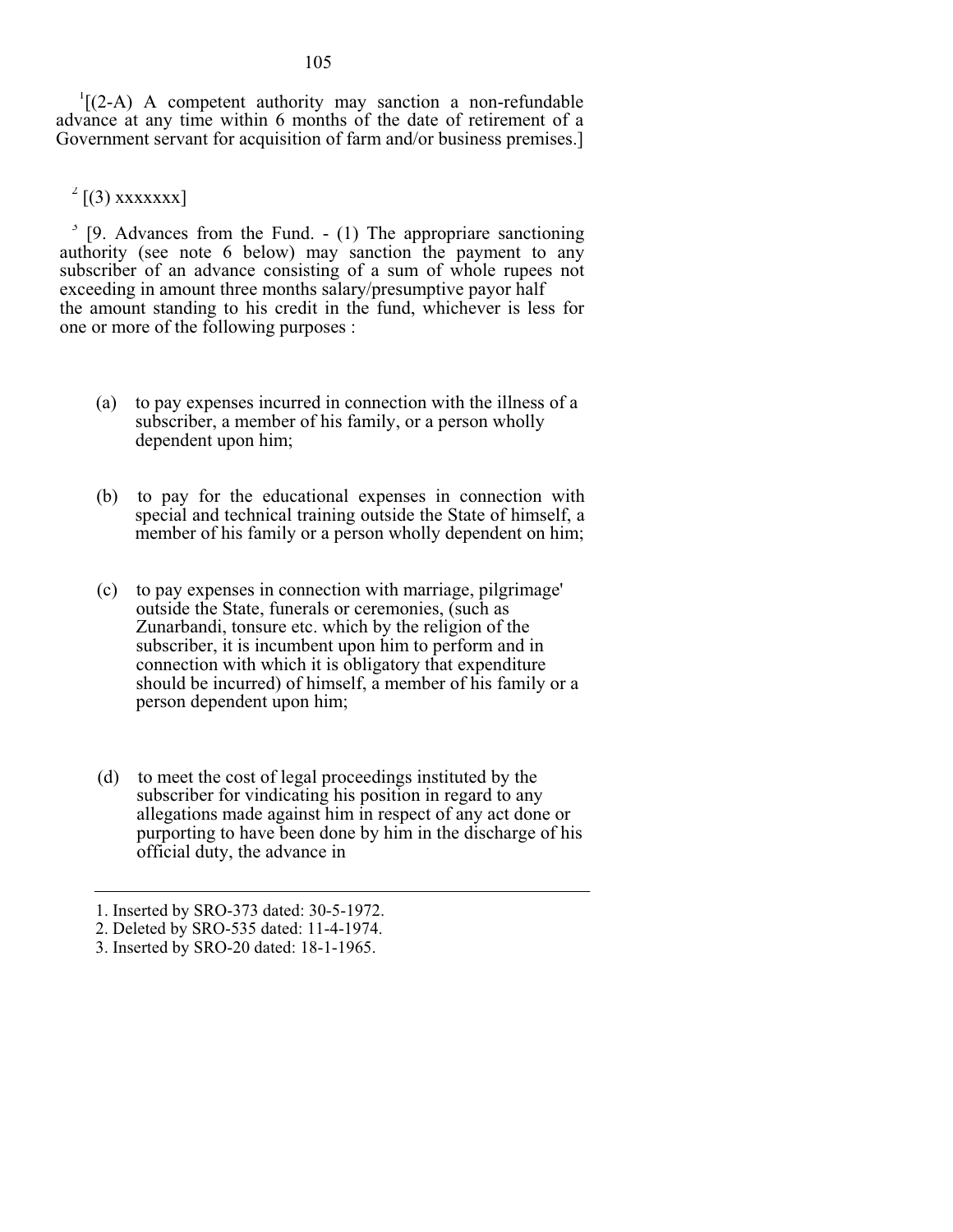this case being available in addition to any advance admissible for the same purpose from any other Government source:

Provided that the advance under this sub-clause shall not be admissible to a subscriber who institutes legal proceedings in any Court of Law either in respect of any matter unconnected with his official duty or against Government in respect of any condition of service or penalty imposed upon him.

- (e) to meet the cost of his defence where the subscriber in prosecuted by Government in any Court of Law or where the subscriber engages a legal practitioner to defend himself in any enquiry in respect of any alleged official misconduct on his part, and
- (f) to meet the cost of repairing or making additions or alterations to a house already owned by him or building or acquiring a suitable house for his residence including the cost of the site or repaying any outstanding amount on account of loan expressly taken for this purpose from the Government, provided that no final withdrawal from the fund has been made to the subscriber for this purpose.

(2) An advance shall not, except for special reasons to be recorded in writing, be granted to any subscriber in excess of the limit laid down in subrule (1) or until repayment of the last installment of any previous advance.

<sup>1</sup>[Government Instruction xxxxxx]

- **Note 1**. -There is no objection to the grant of an advance for the purposes indicated above, to a Government servant during the period of suspension.
- **Note 2**. The term "special reasons" in sub-rule (2) does  $2$  [not] mean that the sanctioning

2.Word 'not' inserted by SRO-557 dated 1-10-1969.

 <sup>1.</sup> Inserted by SRO-95 dated: 11-2-1972 and deleted also by SRO-668 dated: 29-12-1972.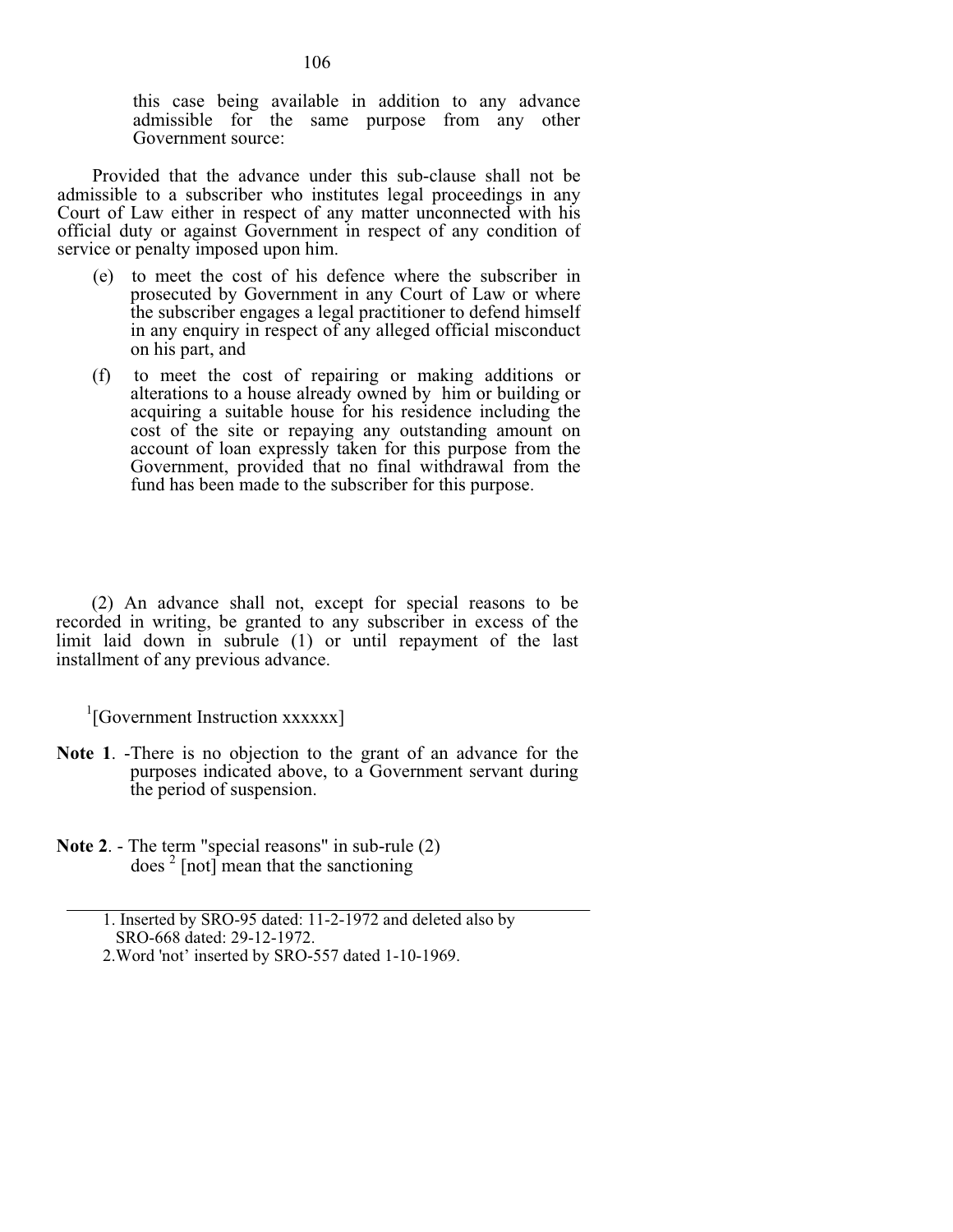authority can sanction an advance for objects other than those specified in sub-rule (1) of rule 9. The objects for which an advance can be granted are confined to those in that subrule. Special reasons are to be given for sanctioning an advance exceeding the normal limit of 3 months payor half the amount standing to the credit of the subscriber or for sanctioning an advance before payment of the last instalment of the previous advance.

# **1 [Government Instructions**

An advance granted for 'Special reasons' namely a Special advance in which either part or full credit of the impounded amount of D.A/A.D.A. has been taken into account should not exceed 75% of the available balance so computed.

This shall be deemed to have come into effect from the date of issue of Government Order No. 440-F of 1985 dated: 15-10-1985.]

- **2** [**Note 3**. -Application for temporary advance from G.P.Fund and sanction to its drawal by the competent authority shall be made/issued in forms A&B respectively contained in Schedule-IV to these rules. A sanction for G.P.Fund advance will remain operative for period of 3 months only and should be deemed to have lapsed after this period unless it is specially renewed.]
- **Note 4**. -Wl1ere the reason for granting an advance for special reasons under sub-rule  $(2)$  of rule 9 is of a confidential nature it should be communicated confidentially to the Accounts Officer by the sanctioning authority.
- **Note 5**. -Advances though not confine rigidly to the objects laid down in sub-rule (1) of rule 9 will be made with due regard to the principles contained in those clauses.

<sup>1.</sup> Inserted by SRO-504 dated: 10-12-1985.

<sup>2.</sup> Recast by SRO-668 dated: 29-12-1973.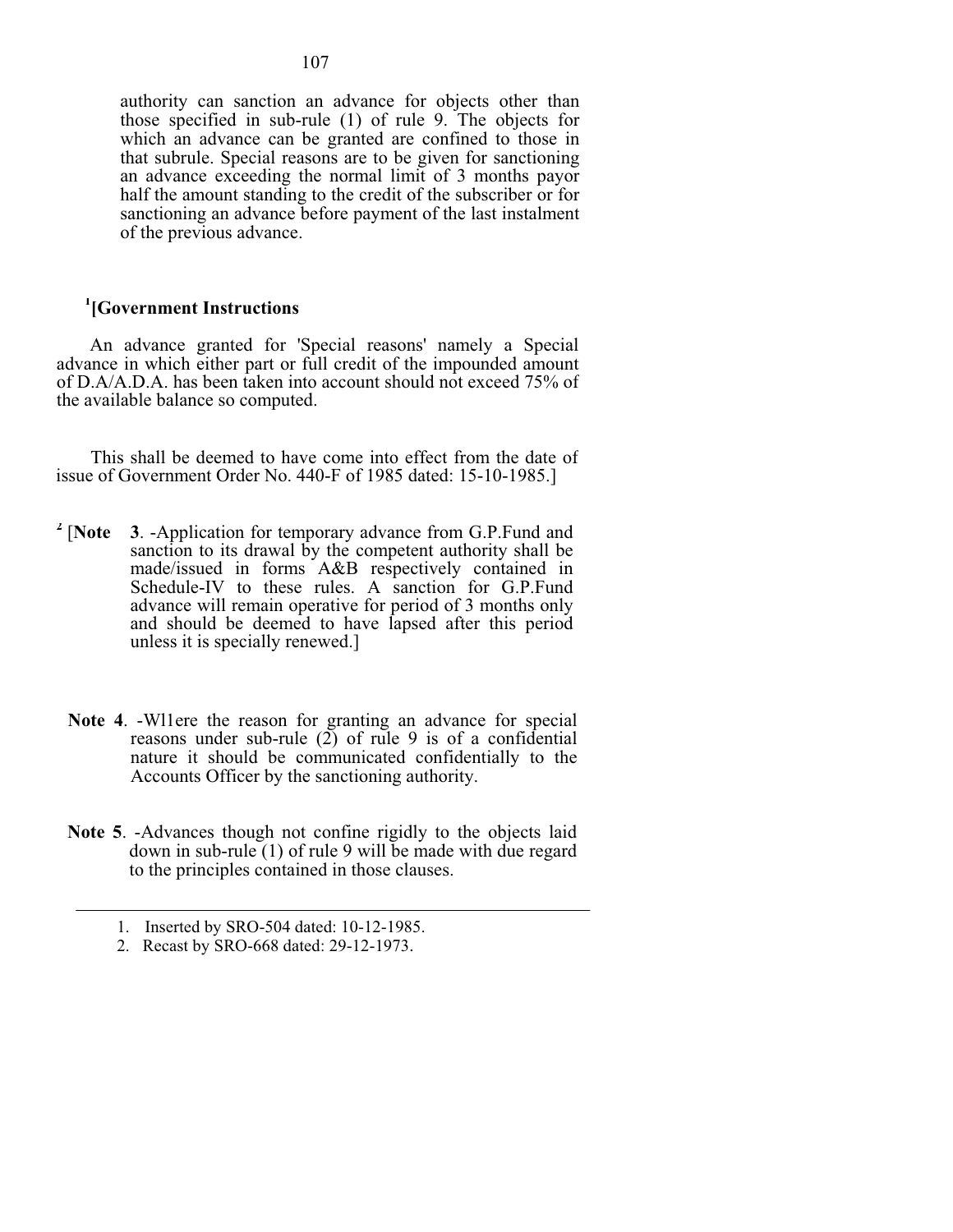- Note 6. Authorities competent to sanction the advance under rule  $9(1)$  and (2) shall be as under: -
	- (i) an advance for the grant of which special reasons are required under sub-rule (2) of rule 9 may be sanctioned by the concerned administrative department except in respect of
	- (a) gazetted and non-gazetted staff of the Education Department in whose case advances for special reasons up to the extent of 6 months, salary presumptive pay \_ill be sanctioned by the  $\frac{1}{1}$ [Directors of Education or Joint] Director School Education] as the case may' be  $2$  [District Education Officer;]
	- (b) the officers to whom they are authorised to appoint, advance for special reasons to the extent of 6 months salary/presumptive pay may be sanctioned by the Director Health Services, Deputy Director Health Services, Superintendents of Hospitals, 3 [Principal Medical College;]
	- (c) gazetted and non-gazetted staff of the Libraries, Research and Museums Department to whom advances for special reasons up to, the extent of 5 months salary/presumptive pay can be sanctioned by the Director Research, Libraries and Museums;

<sup>4</sup>[(d) the officers of the Judicial Department subordinate to the Hon'ble Chief Justice, to whom advances for special reasons up to the extent of one year's pay/presumptive pay may be sanctioned by him;]

 $<sup>5</sup>$ [(e) jail staff, to whom advance for special rea-</sup>

<sup>1.</sup> Substituted by SRO-326-dated: 7-7-1973.

<sup>2.</sup> Inserted by SRO-381 dated: 31-7-1973.

<sup>4.</sup> Inserted by SRO-144 dated: 30-3-1970.

<sup>4.</sup> Sub-clause (d) inserted by SRO-186 dated: 12-5-1961

<sup>5.</sup> Sub-clause (e) inserted by SRO-394 dated: 3-10-1968.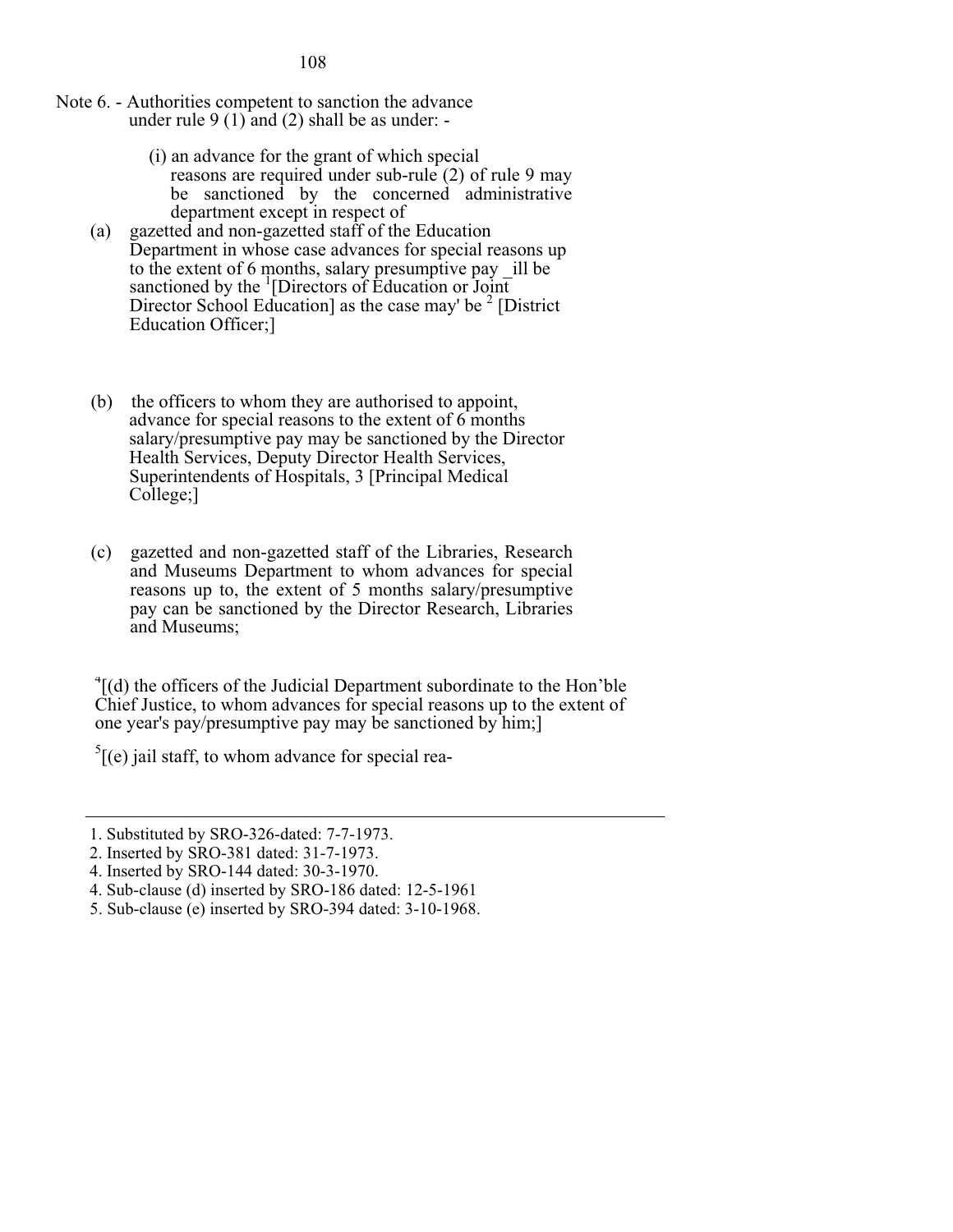sons can be sanctioned Inspector General of Prisons; and]

- $^{1}$  (f) (i) Sub-inspectors, Assistant Sub-Inspectors of the Police department and Station Officers and Sub-Officer's of the Fire Service Department to whom advances from G.P.Fund for special reason up to one year's pay/presumptive pay can be sanctioned by the concerned Range Deputy Inspector Generals;
	- (ii) Police Head Constables and Constables to whom advances from G. P.Fund for special reasons up to one year's pay/ presumptive pay can be sanctioned by the concerned Superintendent of Police/Commandant of the Unit/Battalion.

<sup>2</sup> [Government Instruction. -The provisions of subclauses (i) and (ii) above will apply equally to the personnel of Special Police Force.]

- (iii) all the personnel below the rank of Sub Officers in the Fire Services to whom advances from G.P. Fund for special reasons up to one year's pay/presumptive pay can be sanctioned by the Chief Fire Officer;]
- $3$ [(g) employees of the Civil Secretariat to whom advances for special reasons may be sanctioned by the concerned Secretaries to Government to whom they are sub-ordinate.]
- $\int^4$ [(h) non-gazetted staff of the Tawaza Department to whom advance for special reasons up to 6 months pay may be sanctioned by the Controller Tawaza.]
	- 1. Sub-clause (f) inserted by SRO-181 dated: 23-4-1970
	- 2. Inserted by SRO-295 dated: 18-4-1972.
	- 3. Sub-clause (g) to (s) inserted by SRO-295 dated: 18-4-1972.
	- 4. Inserted by SRO-447 dated: 6-9-1974.

109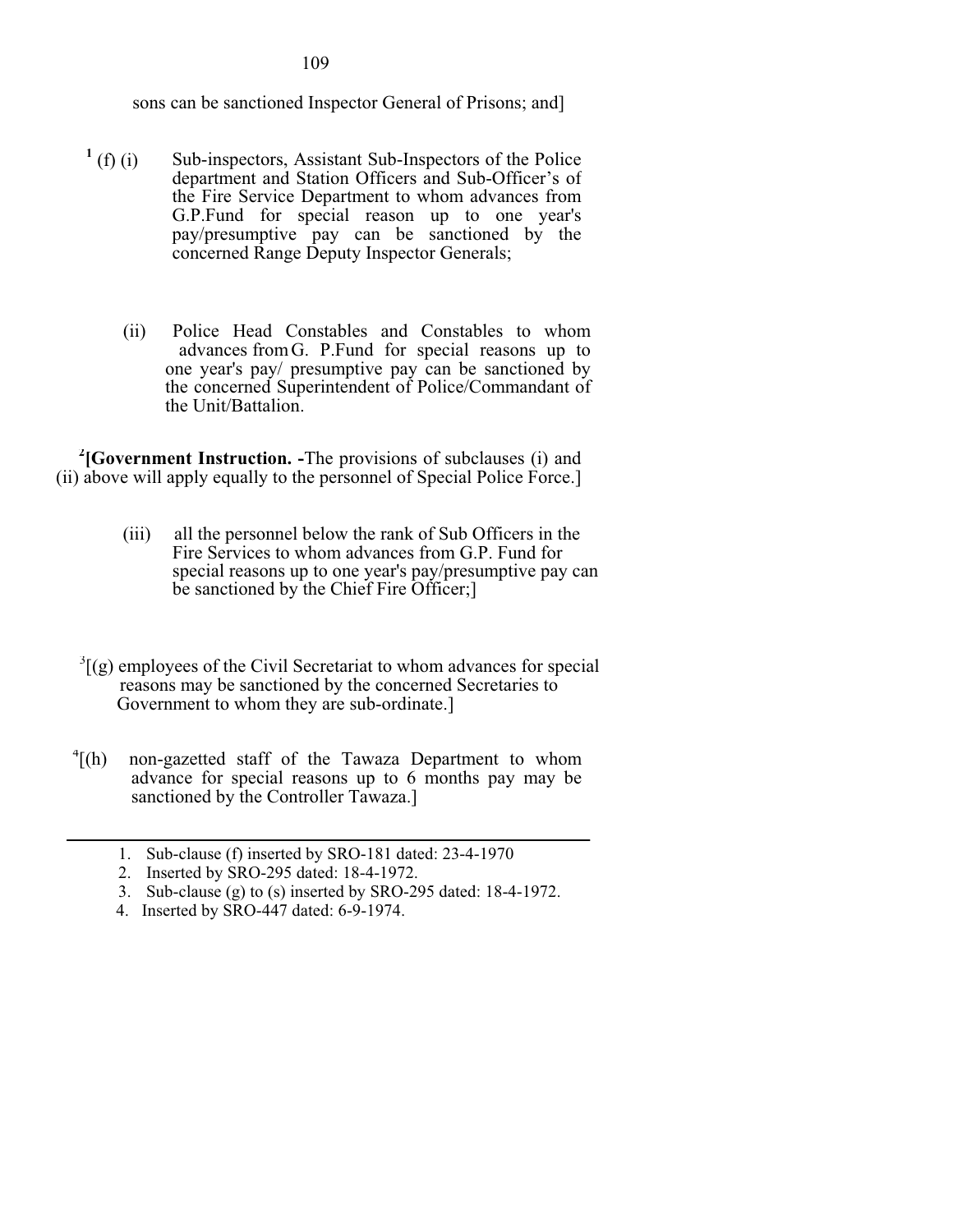- 110
- <sup>1</sup>[(i) non-gazetted staff of State Motor Garages to whom advances for special reasons up to the extent of six months pay may be sanctioned by the Director State Motor Garages.]

 $2$  [(j) Deleted.]

- $<sup>3</sup>$ [(k) advances both ordinary and special including withdrawals</sup> from G. P. Fund to the erstwhile Hotel Organisation staff now working in the Jammu and Kashmir Tourism Development Corporation shall be sanctioned by the Director of the Tourism.]
- $^{4}$ [(1) advances both ordinary and special from the General Provident Fund to the employees of the erstwhile Government Transport undertaking now on deputation to the Road Transport Corporation shall be sanctioned by the Managing Director of the Corporation.]
- $\sqrt[5]{(m)}$ [(m) the Deputy Commissioners Food and Supplies Department, Srinagar/Jammu shall be competent to sanction advances from the G.P.Fund including special advance to the employees subordinate to them.

Non-refundable withdrawals from the G.P.Fund to these employees shall be sanctioned by the Administrative Department.]

 $6 \left[ (n) \right]$  [(n) the Secretary, Public Service Commission shall be competent to sanction advances from the G.P. Fund including special/non-refundable advance to the employees of the commission subordinate to him.]

 $7$  [(o) the Principals of Colleges shall be competent

- 1. Inserted by SRO-471 dated: 17-9-1974.
- 2. Deleted by SRO-156 dated: 3-4-1975.
- 3. Inserted by SRO-75 dated: 10-2-1977.
- 4. Inserted by SRO-139 dated: 16-3-1977.
- 5. Inserted by SRO-445 dated: 16-7-1977.
- 6. Inserted by SRO-240 Dated:
- 7. Inserted by SRO-290 dated: 1-6-1978.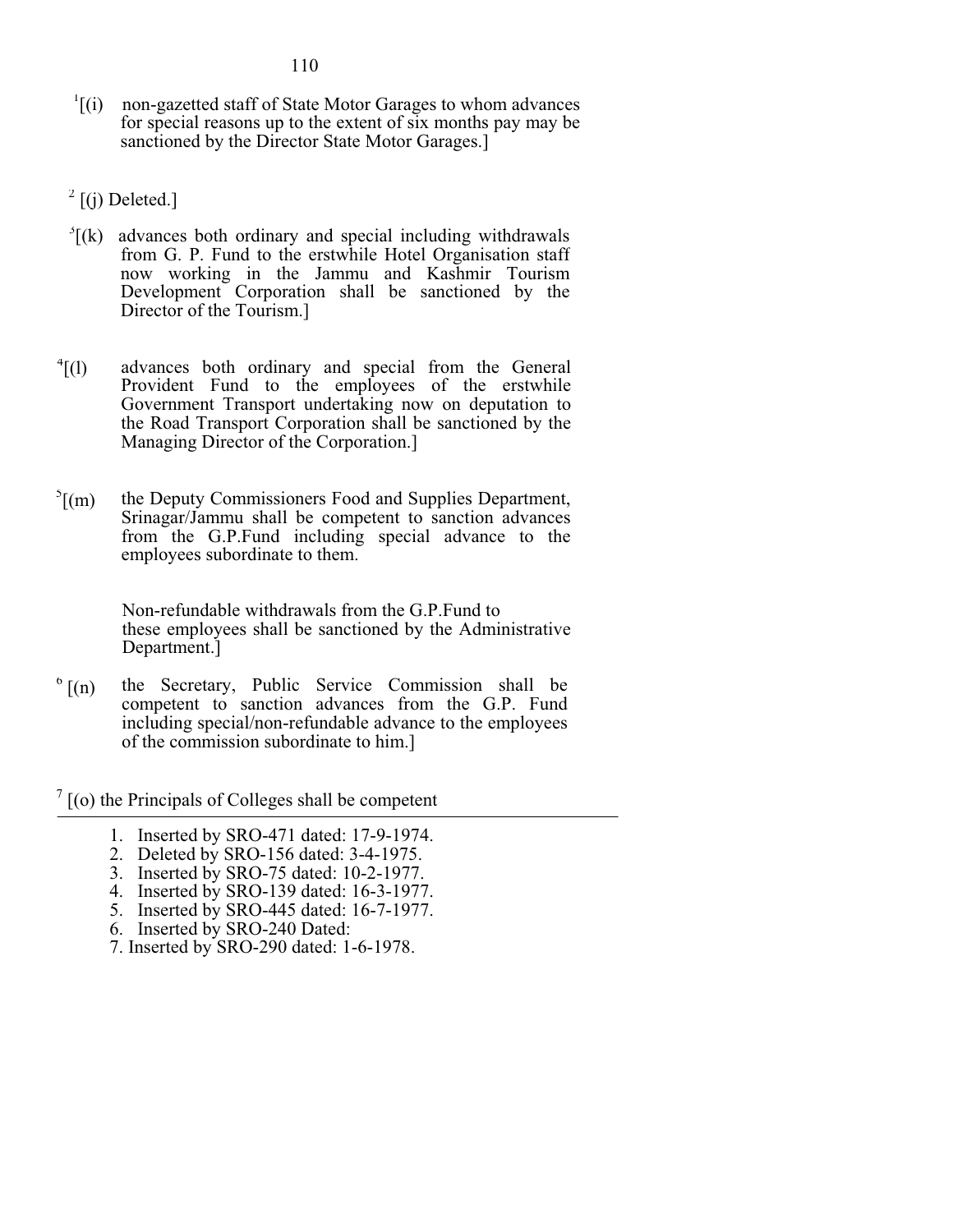to sanction special advance out of General Provident Fund to the staff (teaching and non-eaching) subordinate to them.]

- $\int$ <sup>1</sup>[(p)] [(p) the Directors Sericulture Development Department shall be competent to sanction special advance out of General Provident Fund to the staff subordinate to them.]
- the Managing Director, Jammu and Kashmir State Forest Corporation shall be competent to sanction ordinary and special advances from G. P. Fund to the employees of the erstwhile Government Lumbering Undertaking taken over by the State Forest Corporation.]  $^{2}$ [(q)
- $\int^3$ [(r) the Director Research, Sericulture Development Department shall be competent to sanction special advance out of G.P. Fund to the employees working in the Research Wing of the Sericulture Development Department.]
- the Principal Agriculture College, Sopore shall be competent to sanction special advances out of G: P. Fund in favour of the teaching and nonteaching staff of the college.]  $4$  [(s)
- "The Vice-Chancellor, " Sher-e-Kashmir Jammu and Kashmir University of Agriculture Science and Technology shall be competent to sanction ordinary/special advances out of the G.P. Fund accounts of the officers/officials transferred to the University;  $^{5}$ [(t) (i)
	- (ii) The drawing and disbursing powers of such advances from the Treasury shall vest in Comptroller of the said University.]

111

<sup>1.</sup> Inserted by SRO-434 dated: 29-7-1978.

<sup>2.</sup> Inserted by SRO-43 dated: 25-1-1980.

<sup>3.</sup> Inserted by SRO-146 dated:

<sup>4.</sup> Inserted by SRO-40 dated: 6-2-1982.

<sup>5.</sup> Insertedby SRO-59 dated: 5-2-1983.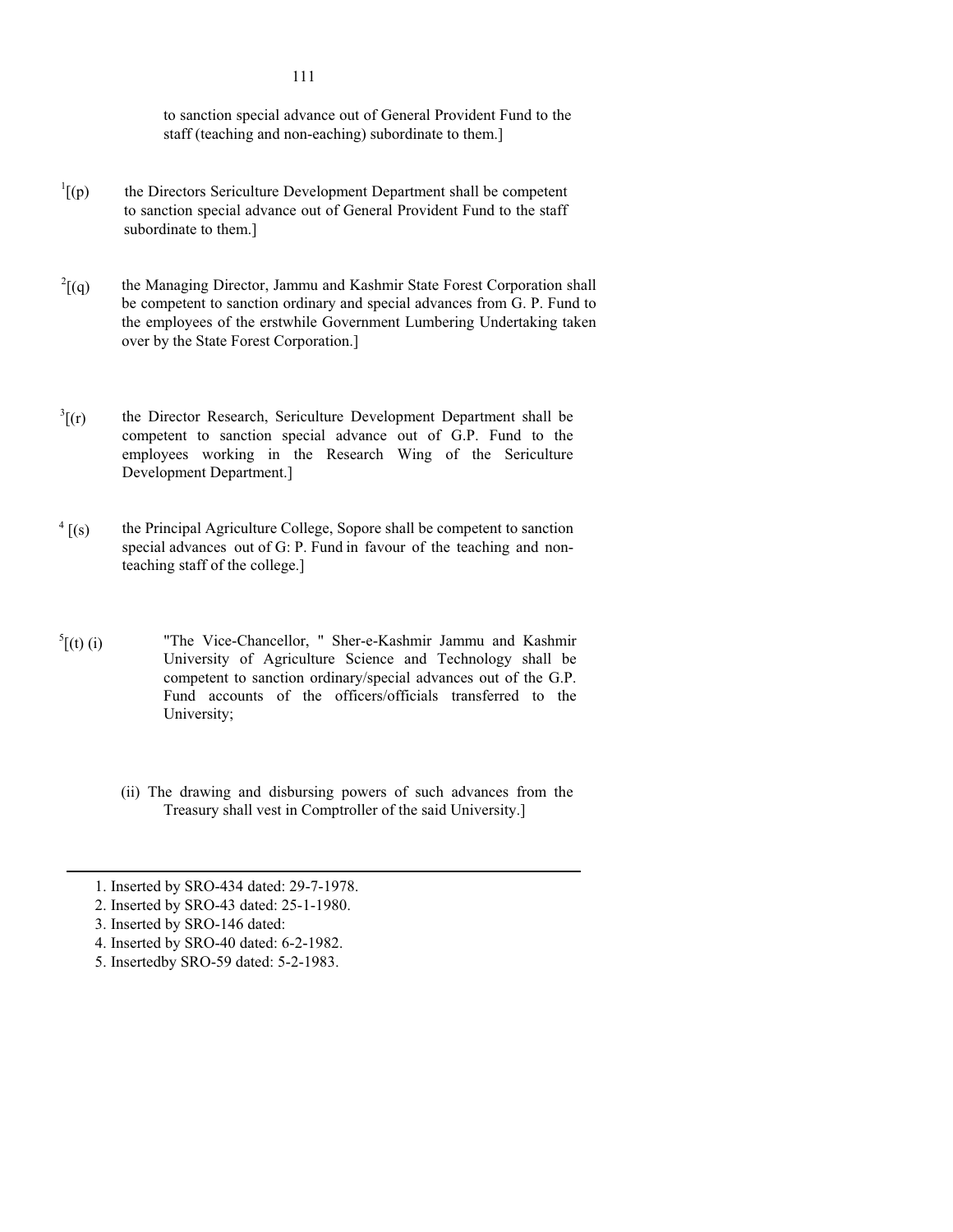(II) for sanctioning ordinary advance the authorities competent to sanction shall be

| (a) to Heads of Department                 | all Departments administrative                                                 |
|--------------------------------------------|--------------------------------------------------------------------------------|
| and Class I Officers                       | Departments.                                                                   |
| (b) to all Officers subordinate to<br>them | by Class I officers and Tehsil<br>Education Officers Leh and<br>Kargil.        |
| (c) to Officers whom they can              | by Class II Officers and other                                                 |
| appoint                                    | Officers.                                                                      |
| advance shall be sanctioned by the         | (d) in respect of non-gazetted officers under them in the Education Department |

 $\int$ <sup>1</sup>[(1) Joint Director Education and

- (2) Principles excepting that of Higher Secondary Schools.
- (3) District Education Officer
- (4) Tehsil Education Officer]
- $2$ [(5) Head Master High School]
	- $\frac{3}{1}$  (iii) Ordinary /Special advances from G. P. Fund of members borne on Kashmir Subordinate Accounts and Accounts Service (Gazetted) shall be sanctioned by the Heads of Departments/Secretaries to Government under whom they work.]
	- to personnel of the Jammu and Kashmir, Industries limited contributing to the Fund, ordinary advances will be sanctioned by the Manager of the concerned Institutions and the special advance by the Managing Director and drawn from the State Treasury by the respective drawing and disbursing officers.]  $\int$ <sup>4</sup>[(iv)

3. Clause (iii) substituted by SRO-290 dated 1-6-1978

<sup>1.</sup> Substituted by SRO-326 dated: 7-7-1973.

<sup>2.</sup> Inserted by SRO-381 dated: 31-7-1973.

<sup>4.</sup> Clause (iv) substituted by SRO-504 dated 9-9-1969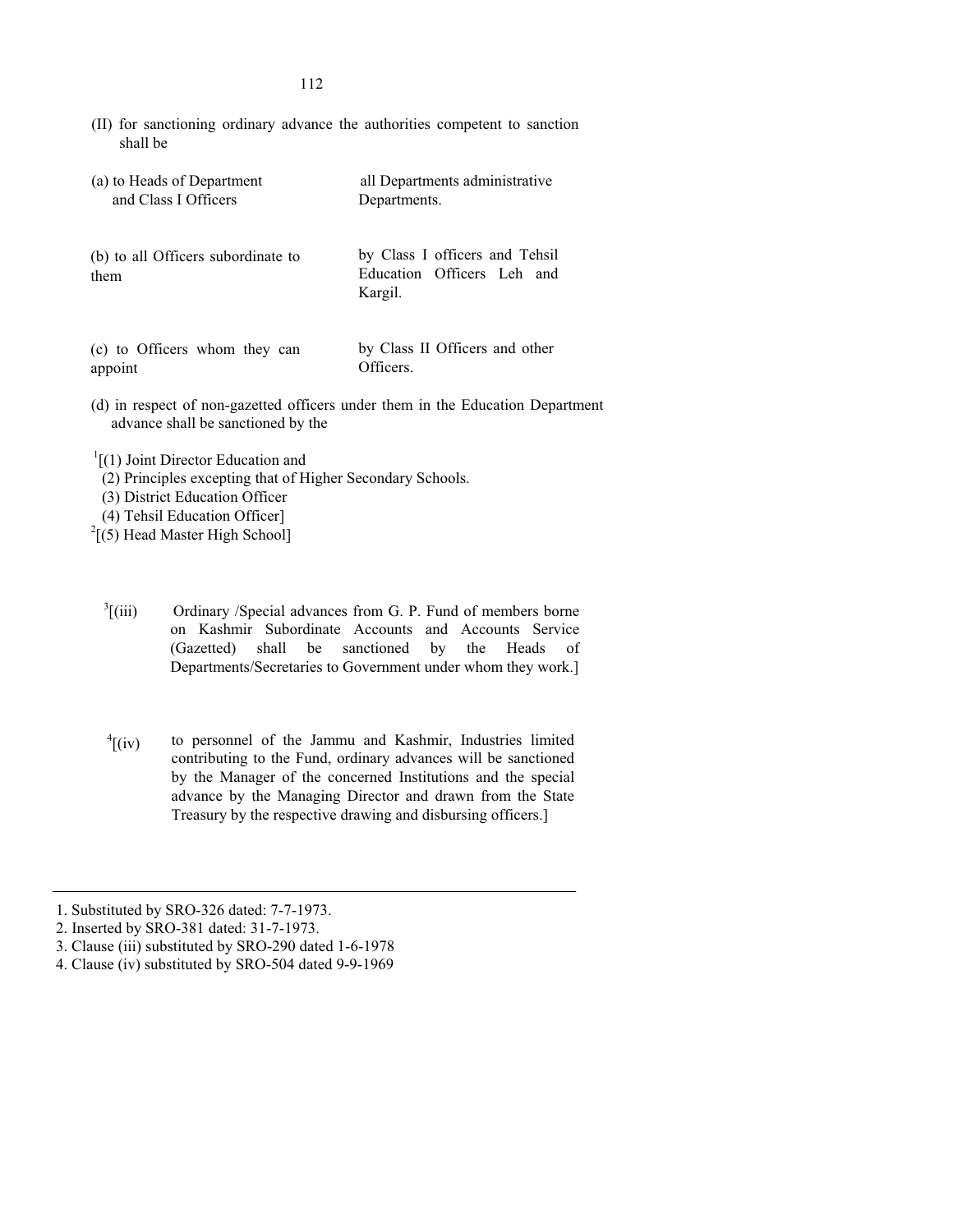<sup>1</sup>[9-A. Notwithstanding anything contained in Note 6 below rule 9 (2) all Major Heads of Departments shall be competent to sanction advances for special reasons to all employees subordinate to them. Officers other than Major Heads of Departments to whom such powers stand delegated at present shall continue to exercise the same as heretofore.]

# $2$  [10. Deleted.]

**11. Recovery or Repayment of advances.-**(i) An advance shall be recovered from the subscriber in such number of equal monthly installments as the sanctioning authority may direct but such number shall not be less than twelve unless the subscriber so elects, or in any case, more than twenty-four. A subscriber may, at his option, repay more than one installment in a month. Each installment shall be a number of whole rupees, the amount of the advc1l1ce being raised or reduced, if necessary, to admit of the fixation of such installments.

- (ii) Recoveries will be made monthly, commencing from the first payment of a full month's salary or presumptive pay after the advance is granted but no recovery will be made from an officer while he is on leave of any kind.
- $3$ [(iii) Recoveries will be made monthly, commencing from the first payment of full months salary presumptive pay after the advance is granted but no recovery shall be made except with the subscribers concept while he is on leave or in receipt of subsistence grant and may be postponed, on the subscribers written request, by the sanctioning authority during the recovery of an advance of pay granted to the subscriber, except in the case of Government servants working in moving offices who ran avail the concession only once in a period of 3 years.]

<sup>1.</sup> Inserted by SRO-156 dated: 3-4-1975.

<sup>2.</sup> Rule 10 deleted by SRO-20 dated: 18-1-1965.

<sup>3.</sup> Recast by SRO-20 dated: 18-1-1965.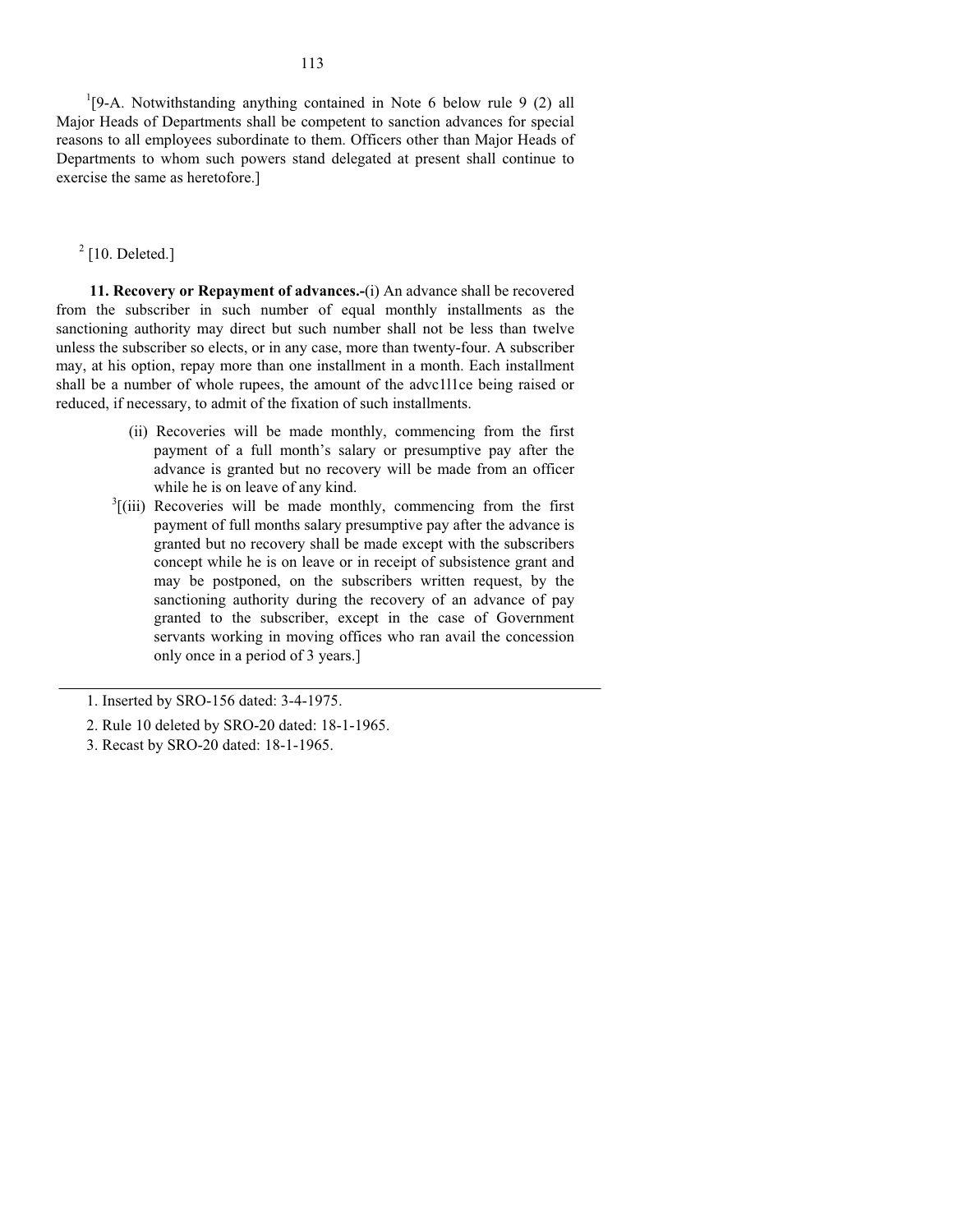<sup>1</sup>[Recovery may also be kept in abeyance for the duration of repayment of house building advance or loans under Low/Middle Income Group Housing Scheme.]

(iv) The installments will be paid by compulsory deductions from salary or presumptive pay and will be in addition to the usual subscriptions.

(v) Recovery of advances during training may be postponed.

 $2^2$ [(vi) There is no restriction imposed on the number of advances which may be granted to a subscriber from G. P. Fund accumulations.

Where there is an advance running it should be consolidated when a second advances is sanctioned under rule 9 (2) and subsequent installments for recovery of advances should be fixed with reference to the consolidated amount.

However, if one or more than one advance is outstanding on the date of issue of this Notification they will continue to be recovered in the number of installments already fixed till a fresh advance is applied for when the outstanding balance on that date will be consolidated.]

- **Note** 1.-Recovery of advances in excess of three months salary/presumptive pay will be made in not more than 48 installments.
- **Note** 2.-Recoveries of G. P. Fund advances from Government servants drawing pay up to Rs. 100/ P. M. will be optional for the duration of war and six months afterwards.
- <sup>3</sup> [Note.-The concession of keeping in abeyance the recovery of G.P. Fund advance fur the duration of repayment of House Building Advance

<sup>1.</sup> Inserted by SRO-377 dated: 18-9-1965.

<sup>2.</sup> Recast vide SRO-668 dated: 29-12-1973.

<sup>3.</sup> Note 3 inserted by SRO-45 dated: 28-1-1970.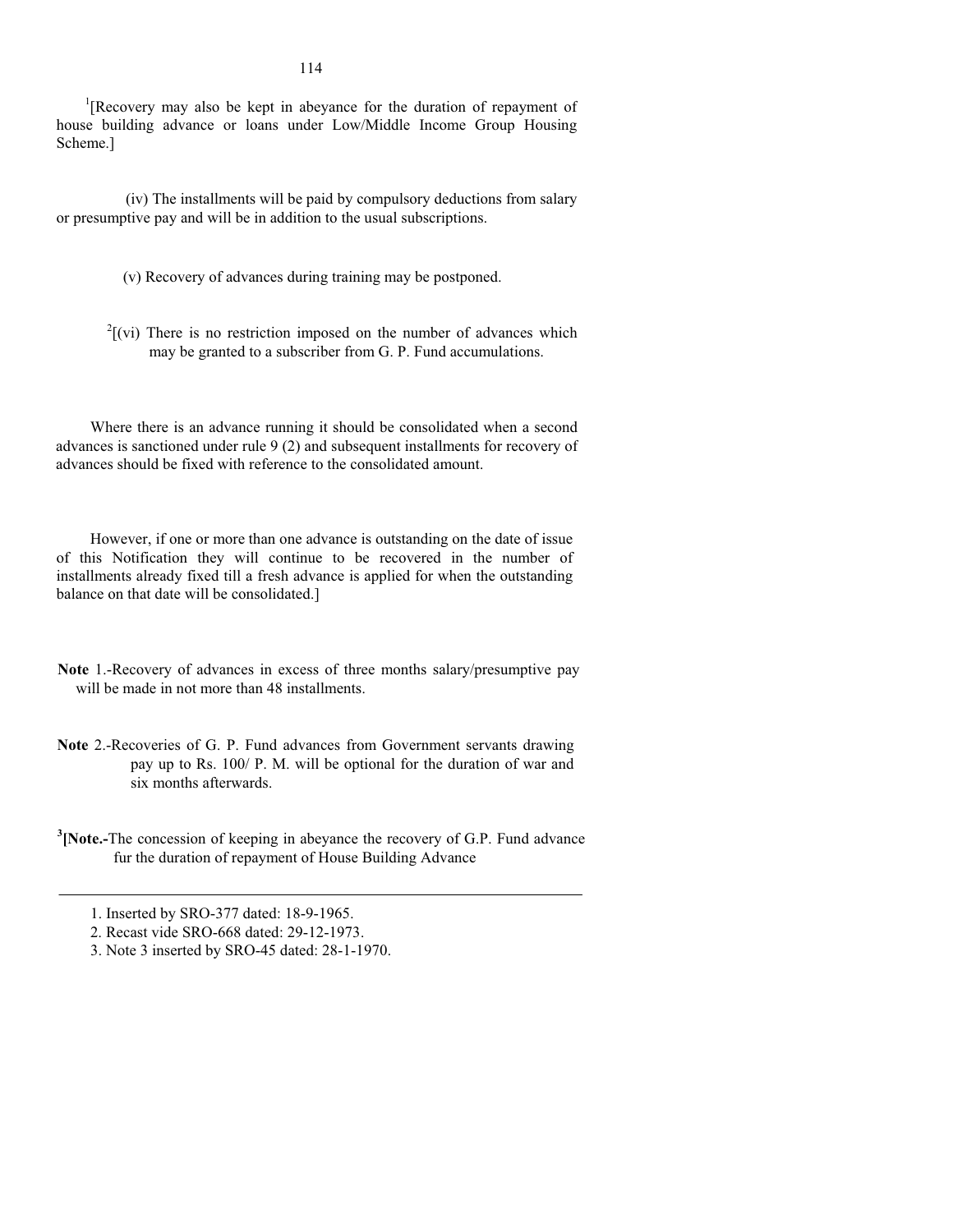## or Loans under Low/Middle Income Group Housing Scheme as per subrule (III) above is withdrawn.

(a) A Government servant who has availed of such concession in the past will have option to repay the amount in suitable number of equated monthly installments not more than. 48 so as to have the amount of advance liquidated before the date of his retirement from service or in case of his being entitled to a non-refundable advance from the fund, and the purpose for which the advance had been drawn in the past being one for which such advance is under rules admissible, he can have the same treated as a nonrefundable advance. In the latter case he will communicate to the Accountant General his option within 3 months of the issue of these orders failing which he shall be deemed to have opted for the former. No separate orders for sanctioning of the non-refundable advance shall in such a case be required.

(b) Where any such Government servant is not entitled to have the advance treated as a nonrefundable one, he shall repay the same in equated monthly installments not more than 48, and the amount of an installment shall up, so fixed as to enable the liquidation of the advance before the date of retirement from service. The amount of each such installment may, if the Government servant so desires, not exceed/ $1/4$ <sup>th</sup> of his monthly pay/presumptive pay and in case where despite regular monthly repayment in installments so fixed the advance does not get liquidated by the time of his retirement the recovery of the outstanding amount on the date of his retirement shall be deemed to have been waived.

The administrative department may also waive the recovery of advance in such cases where in consideration of special circumstances to be recorded a Government servant is not capable of repaying the advance.]

<sup>1</sup> [Note 4.-Authori ties competent to sanction advances from G. P. Fund on special reasons shall be

<sup>1.</sup> Note 4 inserted by SRO-45 dated: 28-1-1970.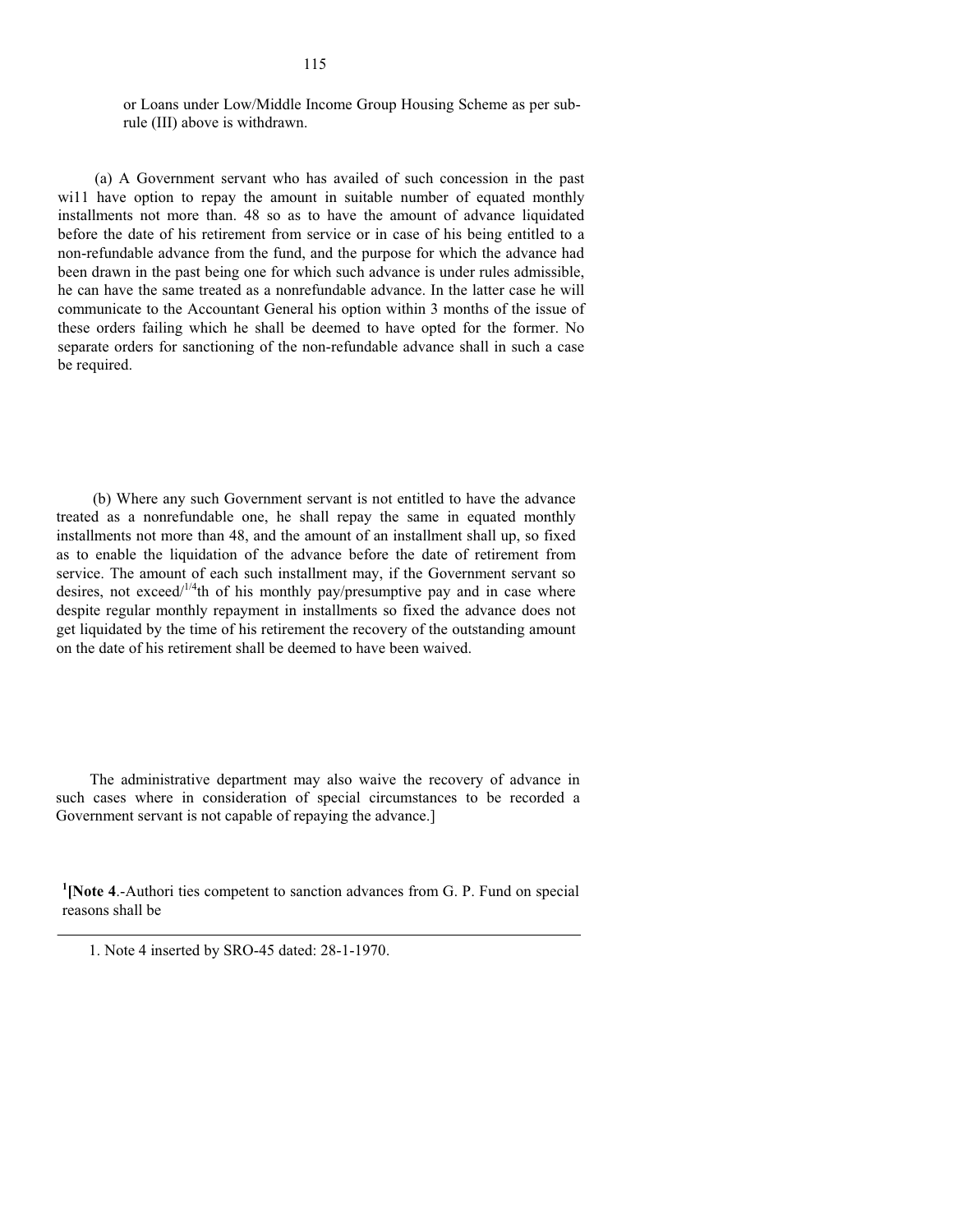<sup>1</sup>[11-A. A subscriber who does not withdraw any amount from the G. P. Fund account during the preceding three years commencing from 1st April, 19'81 shall be allowed incentive bonus at the rate of one per cent on the entire balance at his credit. The amount of bonus shall be rounded to the nearest rupee (50 paisa counting as the next rupee.) The term "withdrawal" for purposes of this rule shall be both temporary as well as non-refundable withdrawals. Payment, towards policy of Life Insurance shall not, however, be constituted as withdrawal from the fund for purposes of this rule.

Bonus so calculated shall he credited to the account of the subscriber and shall be in addition to the interest allowed on the balance lying to the credit of his account. The amount of bonus shall be debited to the Head of Account 249-Interest payment C/Interest on Small Savings, Provident Fund etc. Incentive Bonus to the Provident Fund Subscribers.]

2[11-B. **Deposit Linked Insurance.-**(i) On the death of a subscriber in service, the person(s) eligible to receive Provident Fund balance in terms of the relevant rules will be sanctioned an additional amount equal to the average balance in the account of the deceased Government servant in the Fund during the three years immediately preceding the death of the employee subject to the provisions of sub-para (ii)

> 1. Inserted by SRO-261 dated: 31-5-1977 and subsequently recast by SRO-582 dated: 14-12-1983.

2. Inserted by SRO-314 dated: 8-6-1978 (w.e.f 1-1-1978.)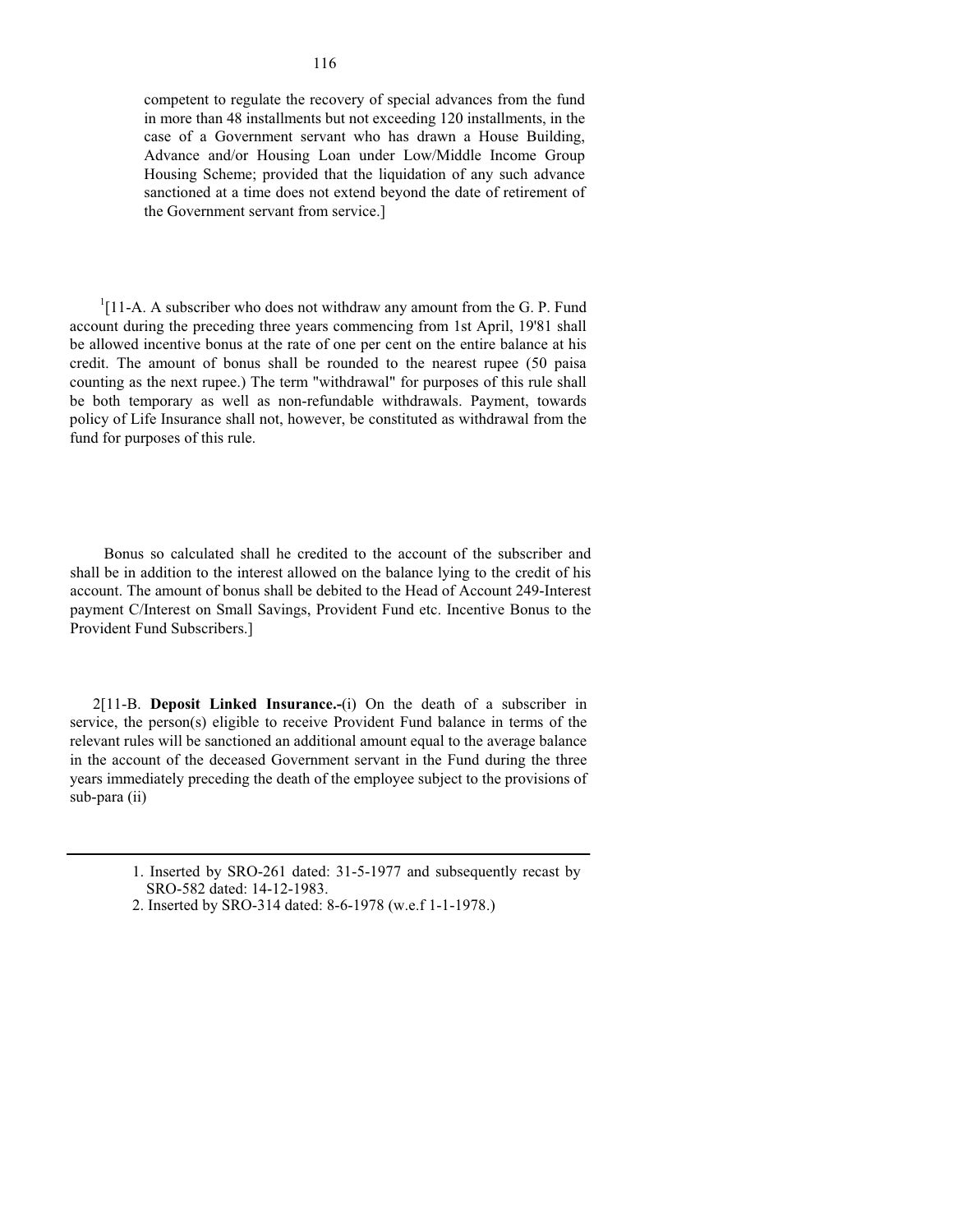(ii) the above benefit will be available subject to the fulfillment of the following conditions:-

(a) The balance in the account of the Government servant should not have fallen below the following limits at any time during three years. preceding the date of death:

Rs. 4,000 in the case of Gazetted Officers.

Rs. 3,000 in the case of Non-Gazetted Officers

Rs. 1,000 in the case of Class IV employees.

- (b) The upper limit up to which the benefit of insurance cover will be available will be Rs. 10,000. Thus any amount in excess of Rs. 10,000 in the Fund will be disregarded for the purpose of this extra benefit.
- (c) The benefit would be admissible only if an employee has put in at least five years service at the time of death.
- (d) The payment of additional benefit provided in the scheme will be made without any sanction to the person (s) entitled to receive the Provident Fund money at the time of making final payment to the Provident Fund balances, by the same authority, which authorises final payment from the fund.
- (e) The period of three years for calculation of benefit under the scheme may be computed backwards from the month preceding the month in which death occurs.
- (f) Where a subscriber hold post/posts borne on different services viz., Gazetted, Non-Gazetted etc. during the 36 months immediately preceding death, the appropriate minimum qualifying balance in respect of such a deceased subscriber would be the one relating to the service in which he holds the pastes) for the greater part of the said 36 months.

below:-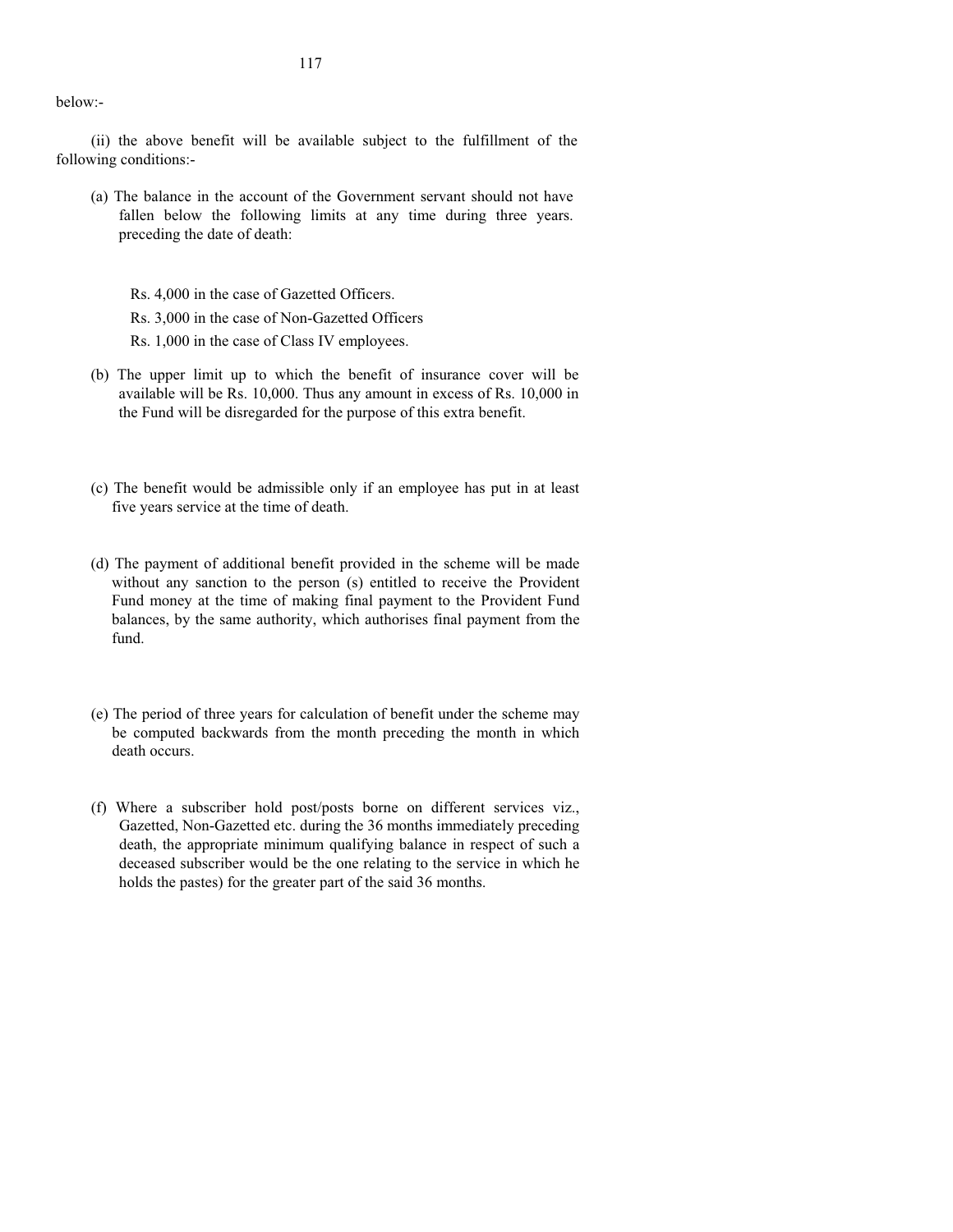- (g) The expression "balance" and "average balance" mean the employees subscription and interest thereon up' to the month preceding the month in which death occurs.
- (h) The expenditure under this scheme will be debited under Major-Head 288-Social Security and Welfare-E-Other Social Security and Welfare Programmes.]

12. **Substitution of other forms of life insurance for subscriptions to the Fund**.-Subscriptions to a recognised family pension fund or payments towards a policy of insurance may be substituted for subscriptions to the General Provident Fund at the option of subscribers, subject to the following conditions:

(i) if the total amount of any subscriptions or payments to be so substituted is less than the amount of the minimum subscription payable to the fund under rule 4(1) the difference shall be rounded to the nearest rupee (eight annas counted as the next higher rupee and the amount below eight annas ignored) and paid by the subscriber as subscription to the Fund;

(ii) an insurance policy must be on the officer's own life in which case it is immaterial what form the policy takes, i.e., it may be a life or an endowment or double endowment policy. The policy must be assigned to Governor and sent to the Accountant General for custody.

- **Note 1**.-A guarantee policy which ensures the payment of the sum assured in the event of the policy-holder being retired by the Medical board may be accepted for the purpose of these rules.
- **Note 2**.-If a policy of insurance is effected by a married man on his own life for the benefit of sole beneficiary specifically named therein a formal assignment by both the insured and the sole beneficiary is permissible. An assignment of a policy effected by a married man on his own life for the benefit of more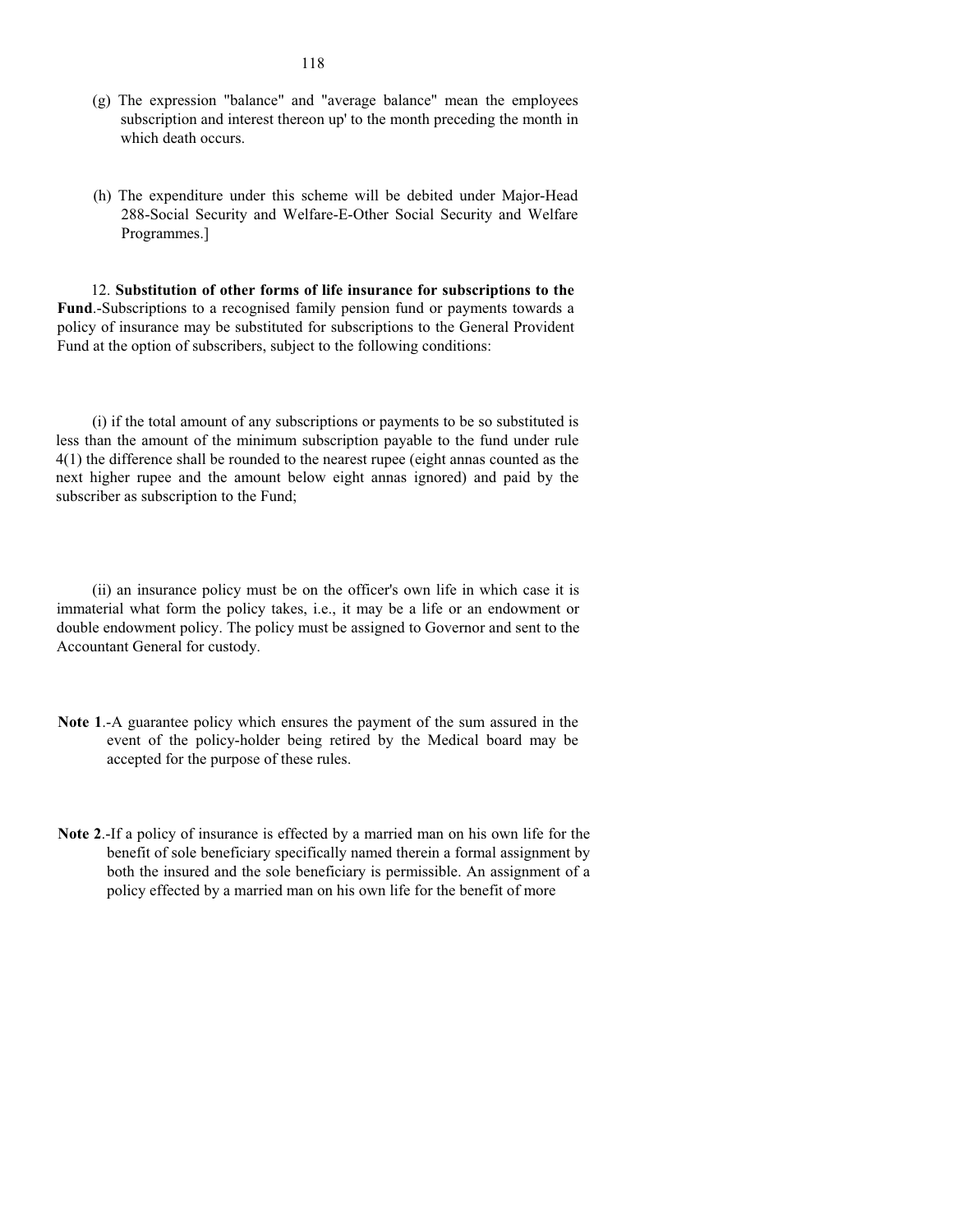not, in view of the attendant legal difficulties permissible under rules.

**Note 3.-**If the policy is not assigned and delivered within a period of three months or such further period as the Accountant General may have fixed, any amount withheld or withdrawn from the fund, with interest thereon, shall forth with be paid or repaid, as the case may be, into the Fund or in default be ordered by the Accountant General to be recovered from the emoluments of the subscriber by installments or otherwise as may be directed by one of the authorities competent to grant an advance.

(iii) The Government will not make any payment on behalf of officers to insurance companies, nor will they take steps to keep the policy alive. If an officer records on his salary bill that he is making payments to an insurance company or to a pension fund of not less amount than  $6^{1/2}$  per cent of his salary the Accountant General will content himself by demanding periodically to see the receipts or certified copies of the receipts showing that such payments have been made. Failing such receipts he will make the necessary deduction from the officer' s salary and place it to his credit in the Provident Fund. Should officers prefer to do so, they may make the usual deduction from their pay bills for credit to the Provident Fund and arrange with the Accountant General to draw from the fund, at stated intervals, the sums necessary to pay quarterly, half-yearly, or yearly premia.

- **Note 1**.-Any particular point, which may in future arise and is not covered by these rules should be dealt with on the principle of the, Indian ruling on the subject.
- **Note 2**.-Withdrawal of premia in the case of subscribers who have insured themselves after the Insurance Act of 1996 came into force is not permissible for payment to such Insurance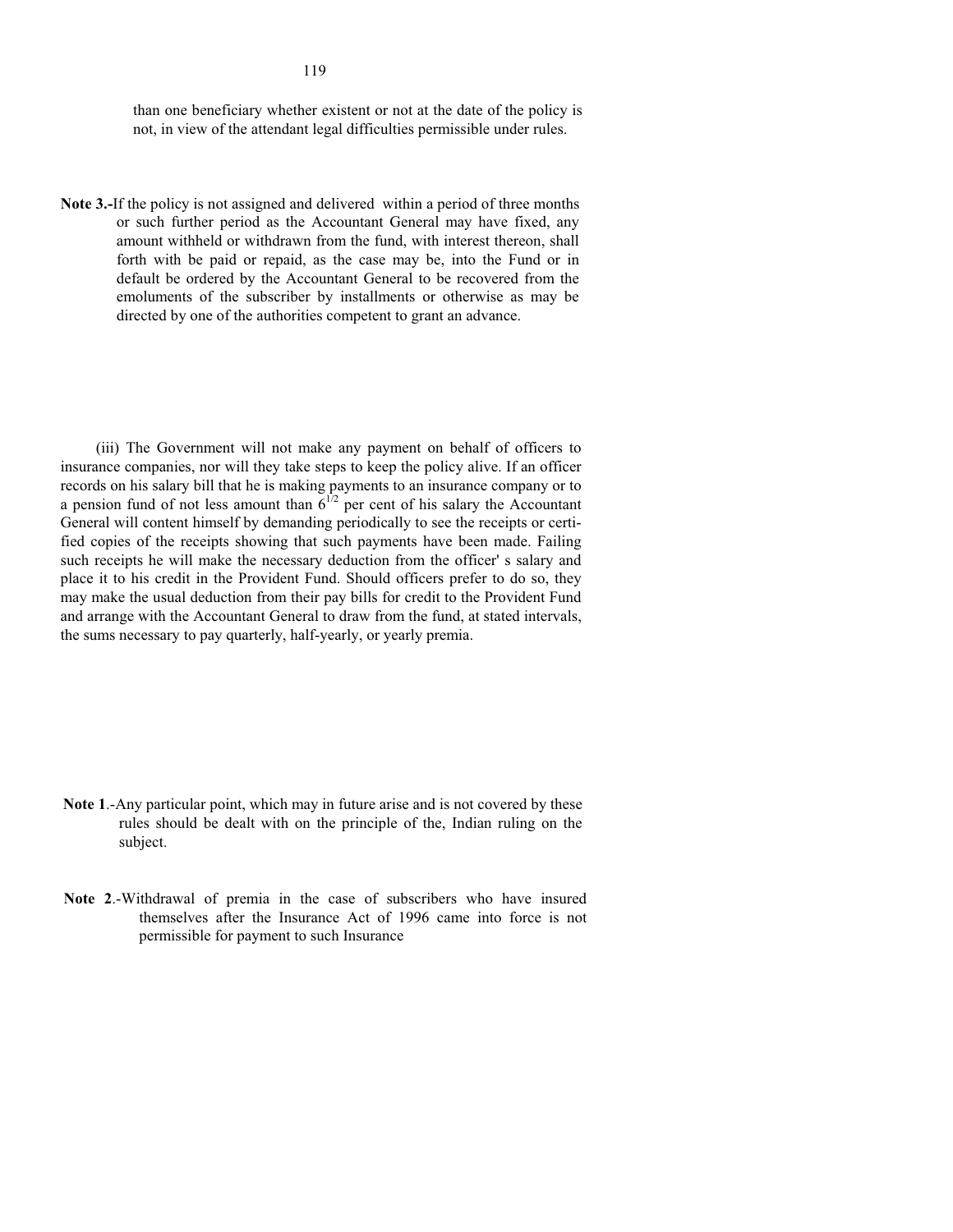companies as have not registered themselves in the State under section (3) of the Insurance Act.

<sup>1</sup> [Note 3.-There is no objection to the alteration in the terms of a policy the premium of which is met from the Provident Fund to its replacement by a better one; provided that

 (i) the new policy carries the same or larger amount of insurance; (ii) the premium in respect of the new policy is not more than the premium paid in respect of the old policy;]

[(iii) the new policy matures on the same date as the old policy; and

- (iv) the new policy is in force on the date on which the original policy is surrendered.]
- $2$ [Note [**Note 4**.-The previsions of this rule shall apply only to subscribers who were before 1st October, 1961, substituting, in whole or in part, payment towards policies of life insurance for subscription to the fund or making withdrawals from the fund for such payments; provided that such subscribers shall not be permitted to substitute such payment for subscriptions due to the fund or to withdraw from the fund for making such payments in respect of any new policy obtained by them after the said date i.e. 1st October, 1961.]

12-A.(1) Save as provided by rule 12-C when the subscriber-

(a) quits the service; or

(b) has proceeded on leave preparatory to retirement and applies to the Accountant General for re-assignment or return of the policy; or

<sup>1.</sup> Inserted by SRO-281 dated: 11-10-1962.

<sup>2.</sup> Note 4 inserted by SRO-391 dated: 23-10-1961.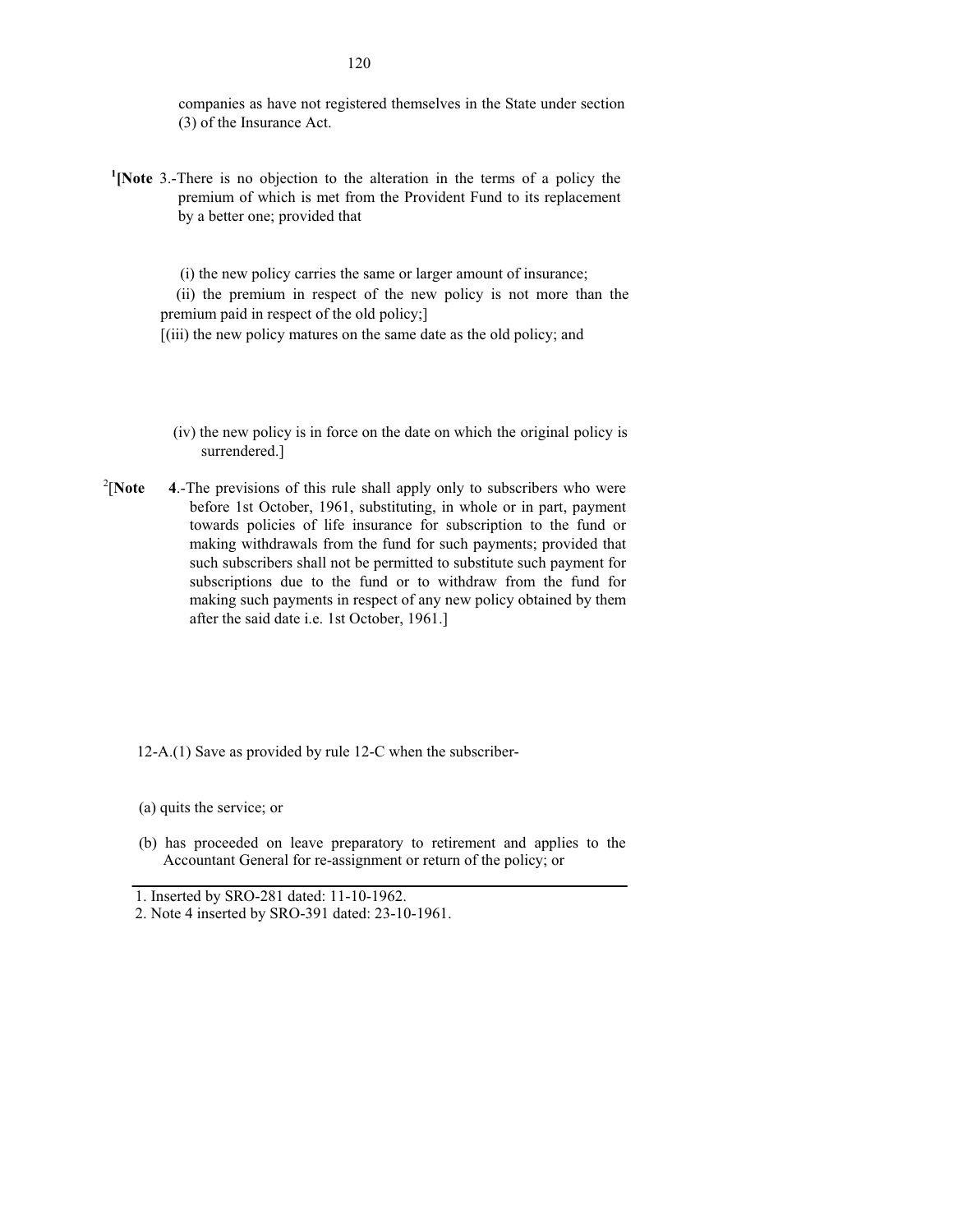- (c) while on leave has been permitted to retire or declared by a competent medical authority to be unfit for further service and applies to the Accountant General for re-assignment or return of the policy; or
- (d) pays or repays to the fund whole of any amount withheld or withdrawn from the fund under rule 12,

the Accountant General shall, if the policy has been assigned to Government under rule 12, re-assign the policy in the first form set forth in the first Schedule to the subscriber, or to the subscriber and the joint assured, as the case may be, and make it over to the subscriber together with a signed notice of the re-assignment address9d to the Insurance Company:

Provided that if the subscriber, after proceeding on leave preparatory to retirement or after being, while on leave, permitted to retire or declared by a competent medical authority to be unfit for further service returns to duty, any policy so re-assigned or shall if it riot matured or been assigned to encumbered in any way, be again assigned to Governor and delivered to the Accountant General and thereupon the provisions of these rules shall, so far as may be again apply in respect of the policy:

Provided further that if the policy has matured or been assigned or charged or encumbered in any way the provision of Note (3) to rule 12(ii) applicable to a failure to assign a policy shall apply.

(2) Save as provided by rules (1):-C when the subscriber dies before quitting the service the Accountant General shall, if the policy has been assigned to Governor under rule 12, re-assign the policy in the second form set forth in the first Schedule to such persons as may be legally entitled to receive it and shall make over the policy to such persons together with a signed notice of the reassignment addressed to the Insurance Company.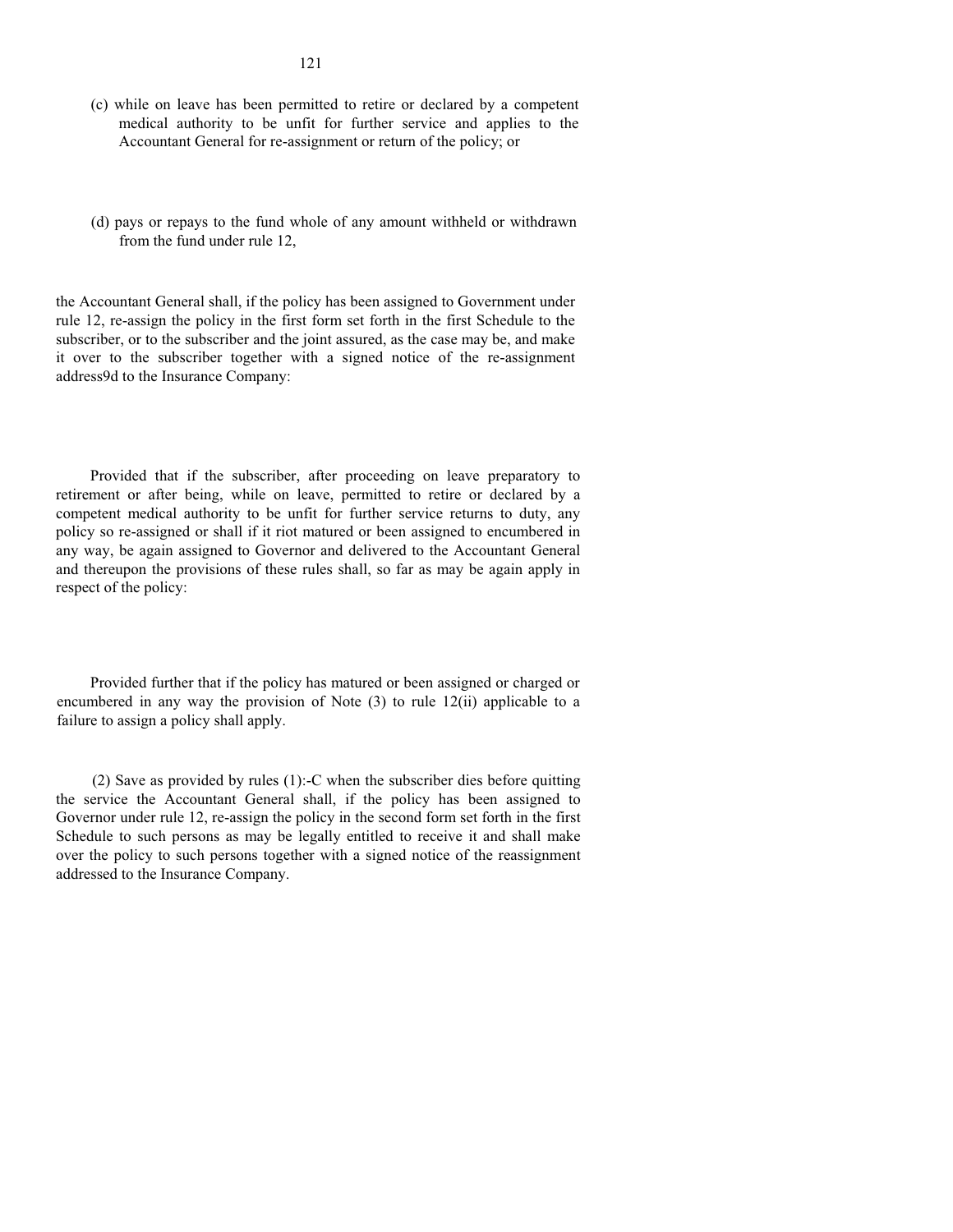Accountant General shall, save as provided by rule 12-C, proceed as follows:-

(i) if the amount assured together with the amount of any accrued bonuses is greater than the whole of the amount withheld or withdrawn, from the fund in respect of the policy, the Accountant General shall re-assign the policy in the 3rd form set forth in the first Schedule to the subscriber or to the subscriber and the joint assured, as the case may be, and make it over to the subscriber who shall immediately on receipt of the policy moneys from the Insurance Company pay or repay to the fund whole of any amount withheld or withdrawn and in default the provisions of Note 3 under rule 12(ii) applicable to a failure to assign a policy shall apply;

- (ii) if the amount assured together with the amount of any accrued bonuses is less than the whole of the amount withheld or withdrawn, the Accountant General shall realise the amount assured together with any accrued bonuses and shall place the amount so realised to the credit of the subscriber in the Fund.
- 12-C. If the Accountant general receives notice of-
- (a) an assignment (otherwise than an assignment to Governor), or
- (b) a charge or encumbrance on, or
- (c) an order of a Court restraining dealings with the policy, or any amount realised thereon, the Account General shall not-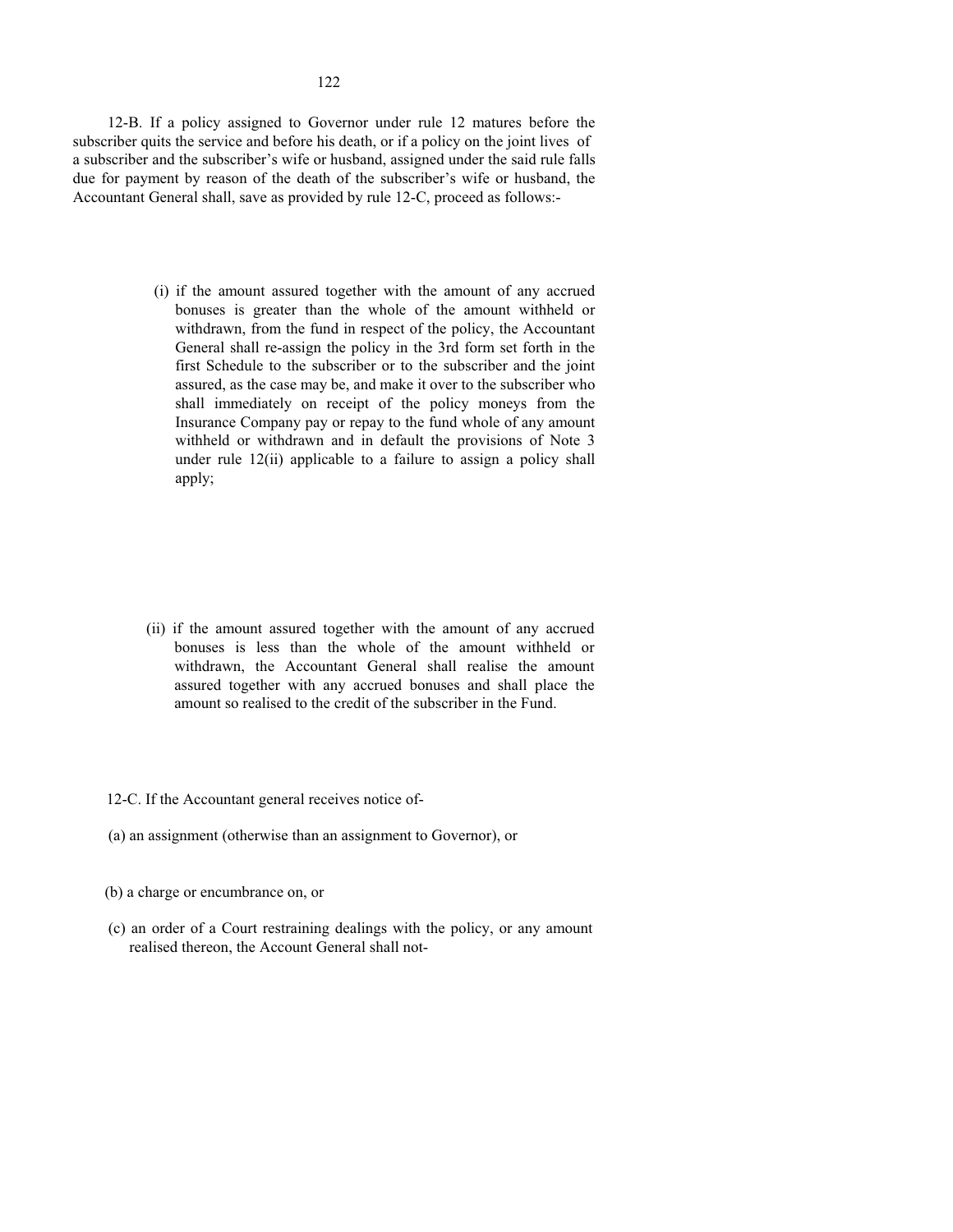(i) re-assign the policy as provided in rule 12-A, or

(ii) realise the amount assured by the policy provided in rule 12-B but Shall forthwith refer the matter to Government.

13. **Reservation of power to the Government to alter Rules**.-The Government reserves to itself the power' to amend or alter the rules as may be required.

14. **Procedure**.-The deposits received under the foregoing rules will be credited on the books of the Accountant General of the State to an account named "General Provident Fund," the general administration of which will rest with him.

15. A depositor received when paying his subscription, whether his subscriptions to the fund are recovered by deduction from bills, or paid in cash, specify the number of his account which will be communicated to him by the Accountant General.

16. Interest under rule 7 will be allowed for each calendar month upon the minimum balance of depositor's account between the close of fourth day and the end of the month. It will be added to the principal at the end of the official year except when the account is to be finally closed.

17. Yearly advice to depositors.- As soon as possible after the close of each year, each depositor will receive a statement of his account with interest made up to the end of March. Depositors are required to satisfy themselves as to the correctness of these statements and unless error in them are brought to the notice of the Accountant General within one month from the date of their receipt, State will not be responsible for any sums not included in the account.

1 [17-A. **Maintenance of pass books of subscribers**.- A Pass Book in the form prescribed in Schedule III

.

<sup>1.</sup> Rules 17-A inserted by SRO-158 dated 14-4-1966.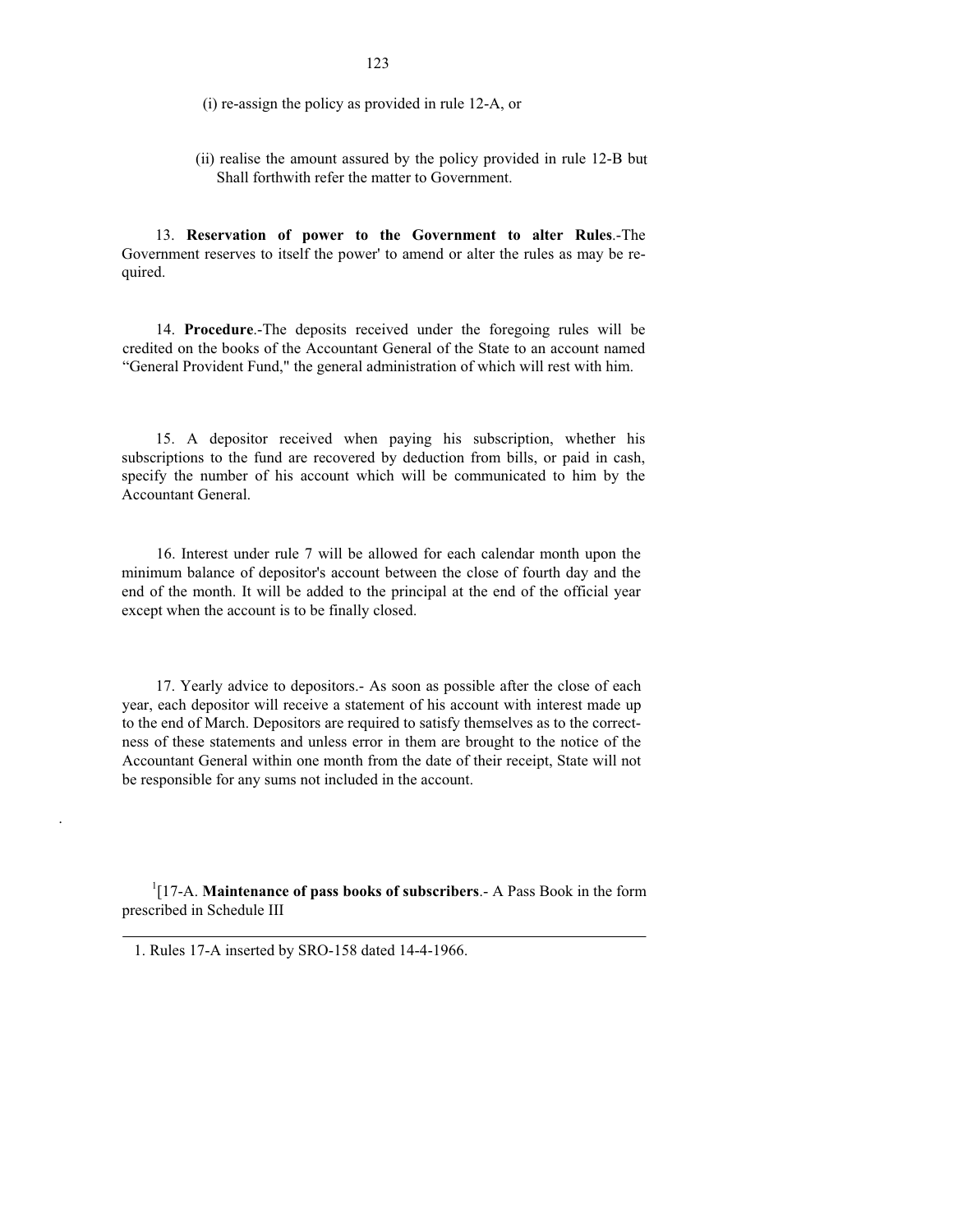appended to these rules will be maintained in respect of each subscriber in which shall be recorded all transactions pertaining to the monthly subscriptions, withdrawals, advances from the funds and recovery thereof and the interest accrued thereon. The following instructions should be followed in maintaining these pass books:-

- (i) the pass book will be kept under the custody of the subscriber himself;
- (ii) in respect of a gazetted officer, he himself will make the entries in the pass book except that relating to the date of encashment of the bill. The date of encashment will be filled in by the treasury officer, who will also attest the other entries in the passbook after verifications. In the case of non-gazetted officer, the disbursing officer will make the entries in the passbook under his attestation;
- (iii) printed copies of the pass books are available with the Manager, Government Press, Srinagar/Jammu for sale and a subscriber shall pay for it in cash.]
- 18. Any depositor may, once in the official year but not often receive an application to the Accountant General, a copy of his account for the last official year and for so many months of the current year as may have been posted and agreed.

19. **Declaration of nominees**.-The Accountant General will endeavor to secure by the issue of reminders that all depositors shall submit in the prescribed form the "request" about nominees as required by rule 8. Any depositor intending to revise his declaration should at once inform the Accountant General. All such declarations\still in force should be carefully recorded in the office of the Accountant General

(1) a subscriber who a t the time of joining the fund has a family, shall send to the Accountant General a nomination in Form No. T. 169 in favour of one or more members of his family;

(2) a subscriber who has no family shall similarly nominate a person or persons in Form No. T. 169; provided that nomination made under this sub-rule shall be deemed to have been duly made in accordance with these rules only for so long as the subscriber has no family;

(3) if a subscriber at any time acquires a family he shall send to the Accountant General a nomination as provided in sub-rule (1) and if he has under sub-rule ( 2) nominated any person other than a member of his family he shall formally cancel the previous nomination;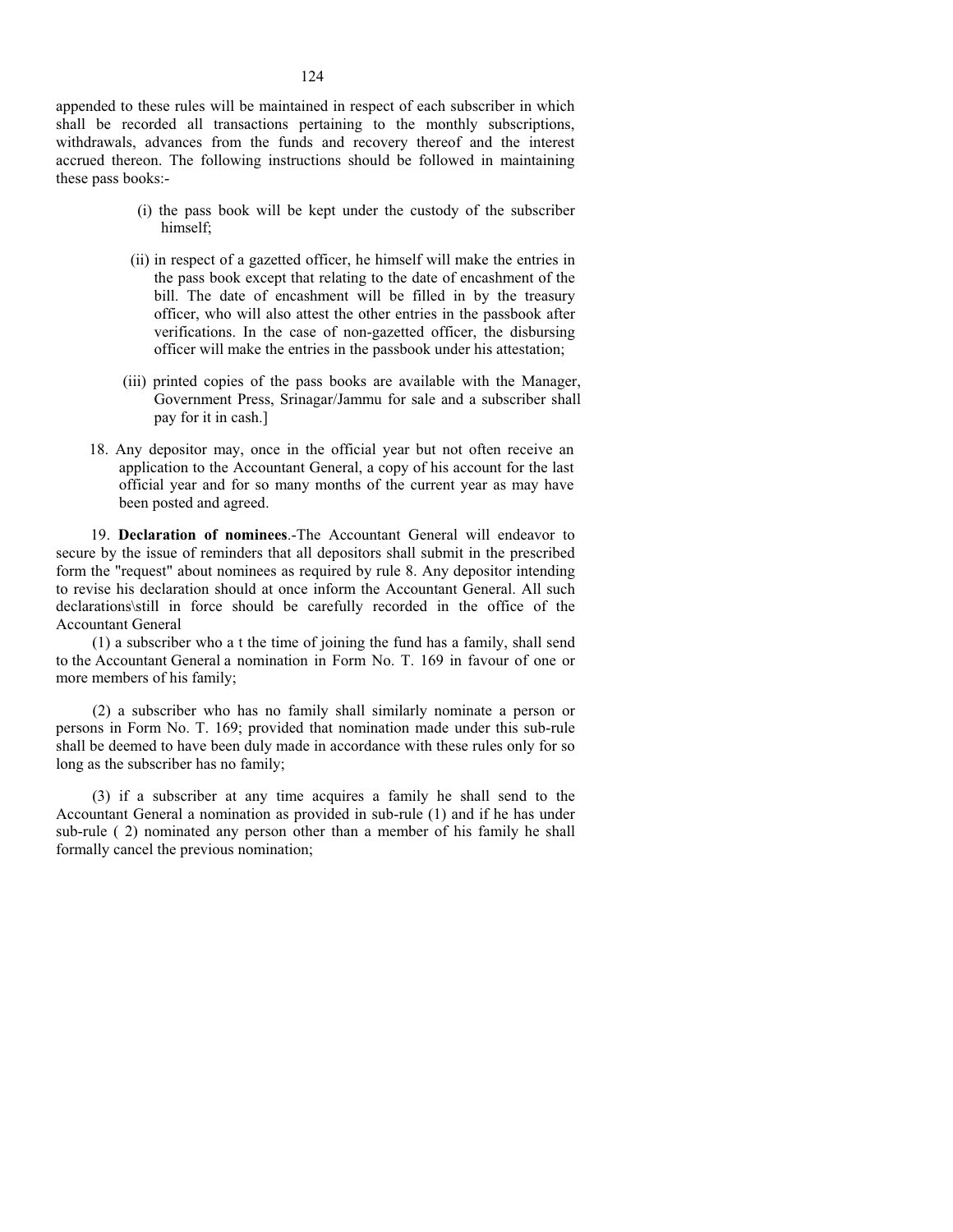(4) a subscriber may in his nomination distribute the amount that may stand to his credit in the fund amongst his nominees at his own discretion;

 (5) a nomination shall take effect to the extent is valid on the date on which it is received Accountant General;

- (6) on the death of a nominee subscriber shall make a fesh nomination.
- **Note 1**.-When a revised declaration is submitted the old declaration should be returned to the depositor.
- <sup>1</sup> [Note 2.-So long as the amount at the credit of the subscriber is not actually paid it retains the character of Provident Fund and hence there should be no objection to the subscriber changing the nomination in this regard even after retirement/discharge etc. provided the changes or revised nomination are made and notified in accordance with the provisions of the relevant rules.]

20. **Unclaimed Deposits**.-Sums remaining unclaimed for a [period exceeding 6 months should be transferred to deposits at the end of each year, and be dealt with under the ordinary rules relating to "deposits".

21. **Deductions through the salary and establishment bills**.-Deductions of subscription should be clearly shown in each salary or establishment bill, supported in the latter case by a detailed list, in which the serial number, name, designation, rate of salary drawn for the month and the amount of subscription etc. of the incumbent should be shown. The total amount of deductions shown therein should agree with the total amount deducted from the bill. The following certificate by the Head of the Office or Department would accompany:

"I certify that, keeping in view rule 1 of the General Provident Fund Rules, the persons from whom no deductions on this account have been made in the bill are either those who are exempted by the rule or are making payments to an Insurance Company or to a pension fund of not less amount than  $6^{14}$  per cent of their salary as detailed against each person".

22. The Treasury Officer is in no way concerned with the amount or, rate of subscription. No will accept any amount tendered or deducted:

(1) In case of deduction from all bills the full amount of the bill should be charged in the Treasury or Divisional Forest or P. W. Account and credit per contra given by the paying officer for the deduction to civil under head General Provident Fund". A

1. Note 2 inserted by SRO-158 dated: 2-8-1962.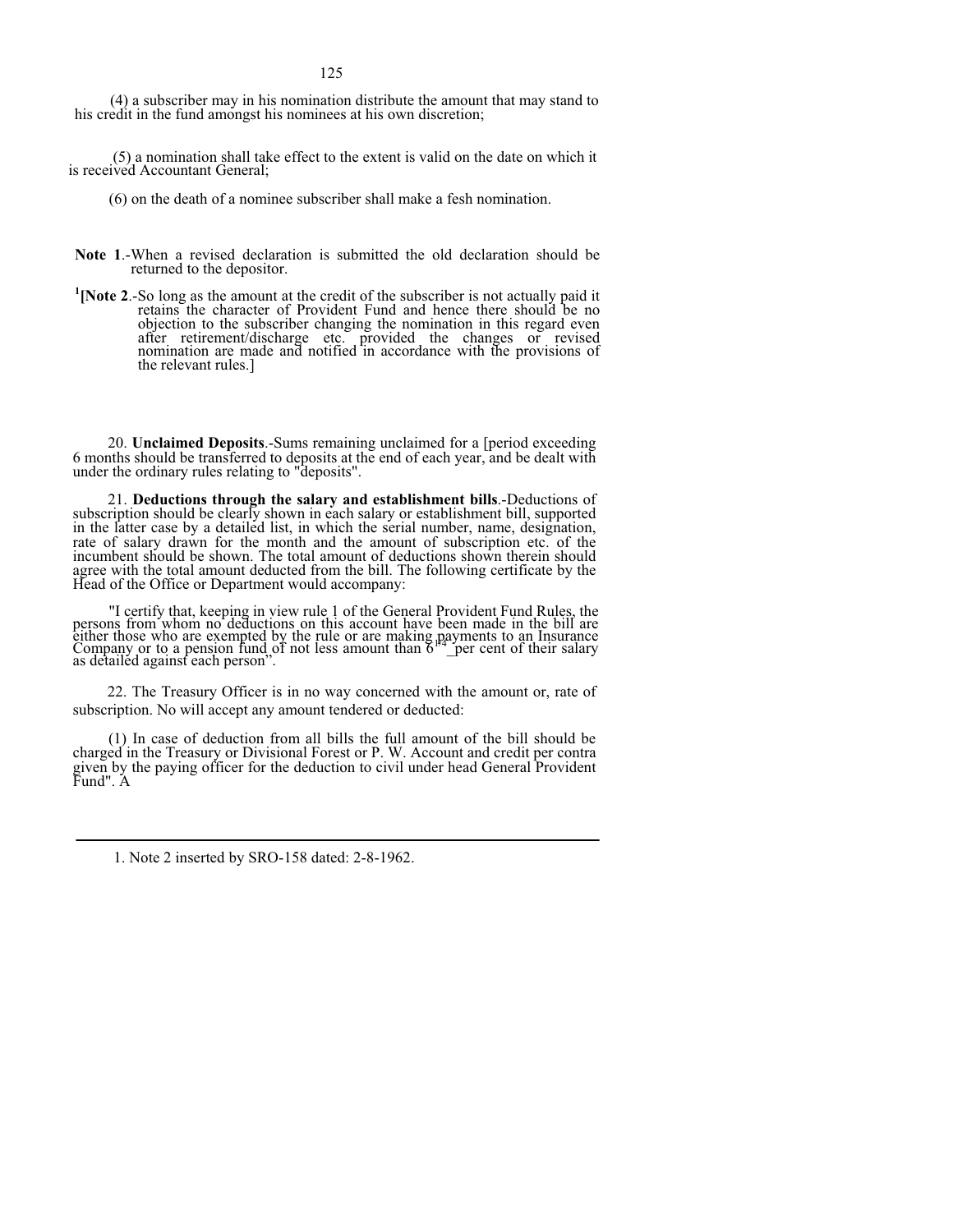separate Schedule in Treasury Form No. 77 will be sent by such officer to the Accountant General which will clearly show the date and amount of each receipt and the name and designation of the person on whose behalf ;it is received. In cases of subscription paid by the deduction from the establishment bills, the total amount foreach of the establishment bills supported by the detailed list duly signed by the Head of the Office or Department concerned will be furnished.

**Note.-** An important difference with regard to interest is made between subscriptions paid by deduction from salary and establishment bills and subscription paid in cash, no interest being allowed for the month .of payment on cash subscription received after the 4th of month whereas subscriptions deducted from a bill bear interest at though they have been received on the first of the month.

(2) When a subscriber to the fund whose subscriptions are realized by deduction from salary or pay bill is transferred to another district, the Treasury Officer of the district he is leaving (or the Head of the Department in case of non-gazetted officers), will certify on his last pay certificate the fact that he is already subscribing to the fund and the date up to which subscription has been realized.

23. **Protection to subscriptions and other sums.**(1) Compulsory subscription to the fund shall not be liable to any attachment under any decree or order of a court of justice in respect of any debt or liability incurred by subscriber to the fund and a receiver appointed under Order XXI-A of the Code of Civil Procedure shall not be entitled to or have any claim on any such compulsory subscription.

(2) Any sum standing to the credit of any subscriber to the fund at the time of his decease any payable under the rules of the fund to the widow or the children, or partly to the widow and partly to the children of the subscriber or to such person as may be authorised by law to receive payment on her or their behalf shall vest in the widow or the children, as the case may be, free from a debt or other liability incurred by the deceased or incurred by the widow or by the children or by anyone or more of them before the death of such subscriber.

24. **Protection for anything done in good faith.** No suit or other legal proceeding shall be against any person in respect of anything done in good faith or Intended to be done in pursuance of these rules.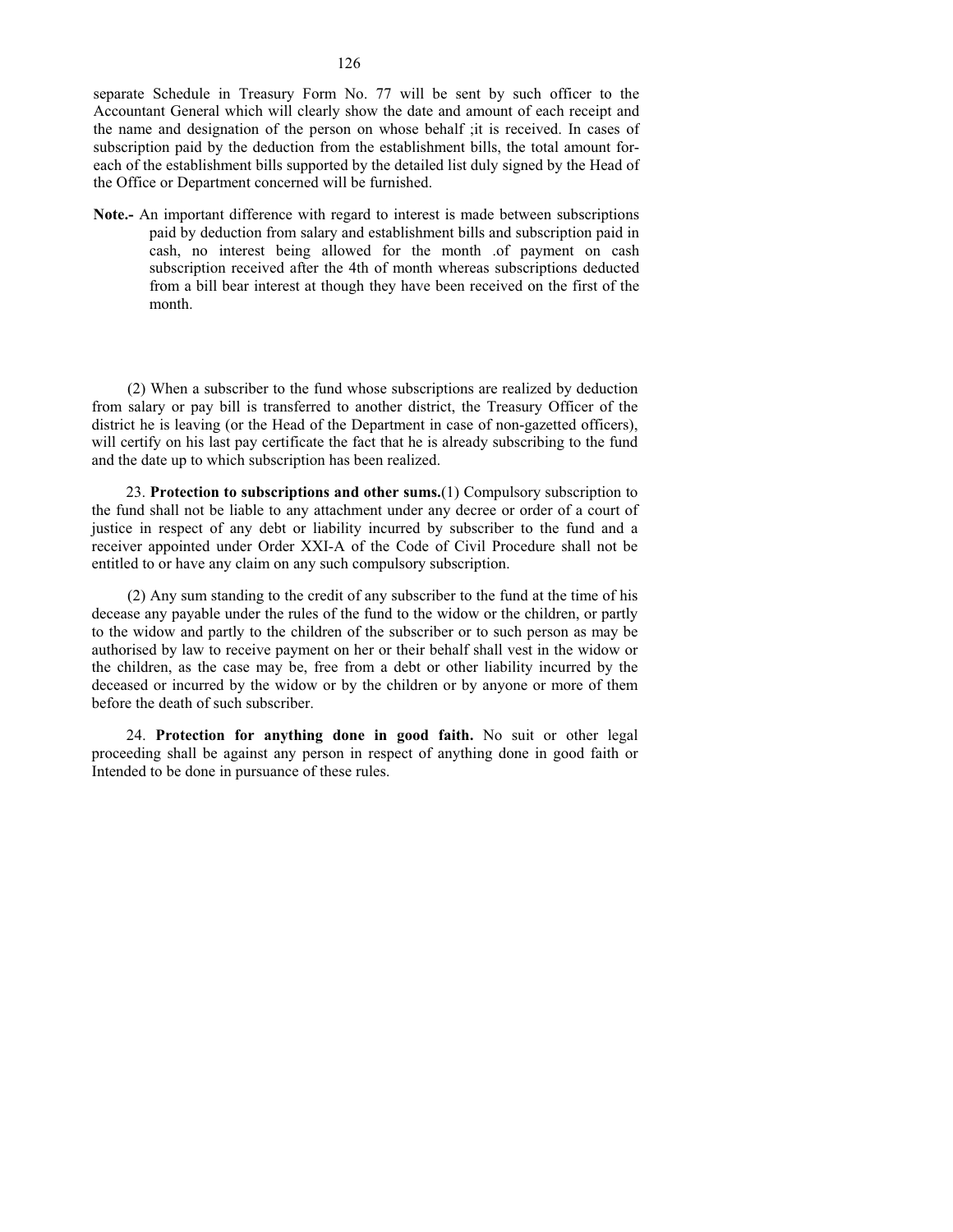#### SCHEDULE I

#### **Form of re-assignment by the Administrator State Life Insurance Fund/Governor of Jammu and Kashmir**

Form I (rule 12-A)

All sums which have become payable by the above mimed A. B. under rule 12 of the G. P. Fund Rules having been paid and all liability for payment by him of any such sums in the future having ceased, the Governor of Jammu and Kashmir, doth hereby re-assign the within policy of assurance to the said A.B. and C.D./A.B.

Date this .......................................... .day of........................................................

Form II (rule 12-A)

The above named A. B. having died on the…...... day of…........the Governor of Jammu and Kashmir doth hereby re-assign the within policy of the assurance to C.D.

Dated this .................................................day of.............……………………….....

Form III (rule 12-B)

The Governor of Jammu and Kashmir doth hereby re-assign the within policy to said A.B./C.D. and C.D.

Dated this ........................................... .day of...................…………………………